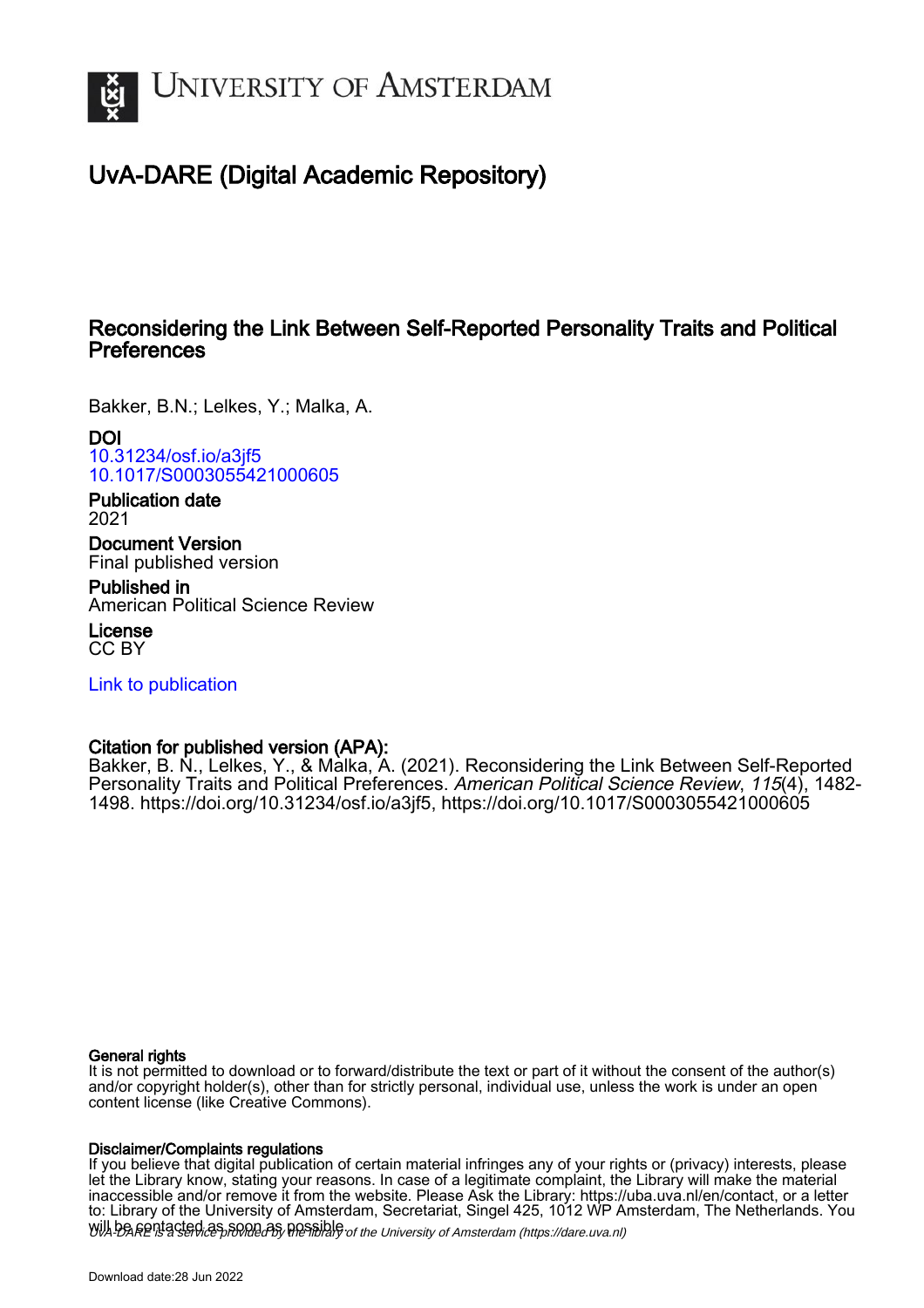American Political Science Review (2021) 115, 4, 1482–1498

doi:[10.1017/S0003055421000605](https://doi.org/10.1017/S0003055421000605) © The Author(s), 2021. Published by Cambridge University Press on behalf of the American Political Science Association. This is an Open Access article, distributed under the terms of the Creative Commons Attribution licence ([http://](http://creativecommons.org/licenses/by/4.0/) [creativecommons.org/licenses/by/4.0/\)](http://creativecommons.org/licenses/by/4.0/), which permits unrestricted re-use, distribution, and reproduction in any medium, provided the original work is properly cited.

## Reconsidering the Link Between Self-Reported Personality Traits and Political Preferences

BERT N. BAKKER University of Amsterdam, Netherlands YPHTACH LELKES University of Pennsylvania, United States ARIEL MALKA Yeshiva University, United States

Research on personality and political preferences generally assumes unidirectional causal influence<br>of the former on the latter. However, there are reasons to believe that citizens might adopt what they<br>perceive as politic of the former on the latter. However, there are reasons to believe that citizens might adopt what they themselves as having these attributes. We test this hypothesis in a series of studies. Results of preregistered panel analyses in three countries suggest reciprocal causal influences between self-reported personality traits and political preferences. In two two-wave survey experiments, a subtle political prime at the beginning of a survey resulted in self-reported personality traits that were more aligned with political preferences gauged in a previous assessment. We discuss how concurrent assessment within the context of a political survey might overestimate the causal influence of personality traits on political preferences and how political polarization might be exacerbated by political opponents adopting different personality characteristics or self-perceptions thereof.

To understand the psychological foundations of political differences in the general public, social scientists have examined relationships between personality traits—defined as stable tendencies to think, feel, and behave in particular ways—and political preferences, such as policy attitudes, political values, and partisan and ideological identities. This area of research has received a great deal of scholarly attention over the last two decades (for an overview, see Federico and Malka [2018\)](#page-16-0). Moreover, its key findings have been covered frequently in the news media, often to inform discussion of the nature and consequences of political polarization (e.g., McAdams [2016](#page-17-0); Edsall [2020\)](#page-16-0).

Studies in this area have mainly used cross-sectional designs in which personality traits and political preferences are measured within the same political survey. In almost all cases, this work has implicitly or explicitly assumed that associations between personality and political preferences reflect unidirectional causal influence of the former on the latter. However, recent work has raised questions about this assumption and has introduced the possibility that political preferences might influence personality, or at least self-perceptions thereof (Boston et al. [2018](#page-16-0); Fatke [2017;](#page-16-0) Hatemi and Verhulst [2015;](#page-16-0) Ludeke, Tagar, and DeYoung [2016](#page-17-0); Luttig [2021\)](#page-17-0).

If part of the well-documented associations between personality traits and political preferences reflect a causal influence of political preferences on self-reports of personality, this would have important implications. Theoretically, this would require scholars to reconsider the extent to which political differences are rooted in deep-seated personality traits. Empirically, this would mean that models specifying unidirectional influence of personality on political preferences—that is, almost all the analytic models in this research area—overestimate the magnitude of this causal influence. And normatively, an effect of political preferences on self-reported personality traits would suggest that political polarization may be exacerbated by political opponents adopting, or perceiving themselves as possessing, opposite personality attributes.

Based on these considerations, we report the results of five studies that seek to gauge the causal influence of political preferences on self-reported personality traits. This includes longitudinal studies from three different countries—two of which were preregistered—and two preregistered survey experiments. In the preregistered analyses of panel and experimental data, we find evidence that self-reports of personality are to some extent endogenous to political preferences. Although the estimated causal influence of political preferences on personality traits is small, these estimates are not much different in magnitude from those of the effect of personality traits on political preferences—the causal direction that is generally presumed to explain personality–politics associations. We discuss theoretical, methodological, and normative implications.

#### WHY MIGHT POLITICS INFLUENCE PERSONALITY?

The most common inference drawn from personalitypolitics research is that left versus right ideological

Bert N. Bakker D. Associate Professor[,](https://orcid.org/0000-0002-6491-5045) Amsterdam School of Communication Research, University of Amsterdam, Netherlands, [b.n.bakker@uva.nl.](mailto:b.n.bakker@uva.nl)

Yphtach Lelkes  $\mathbb D$ , Associate Professor, Annenberg School for Communication, University of Pennsylvania, United States, [ylelkes@](mailto:ylelkes@upenn.edu) [upenn.edu](mailto:ylelkes@upenn.edu).

Ariel Malka [,](https://orcid.org/0000-0002-7300-514X) Associate Professor, Department of Psychology, Yeshiva University, United States, [a.malka@yu.edu](mailto:a.malka@yu.edu).

Received: August 18, 2020; revised: March 15, 2021; accepted: June 09, 2021. First published online: August 26, 2021.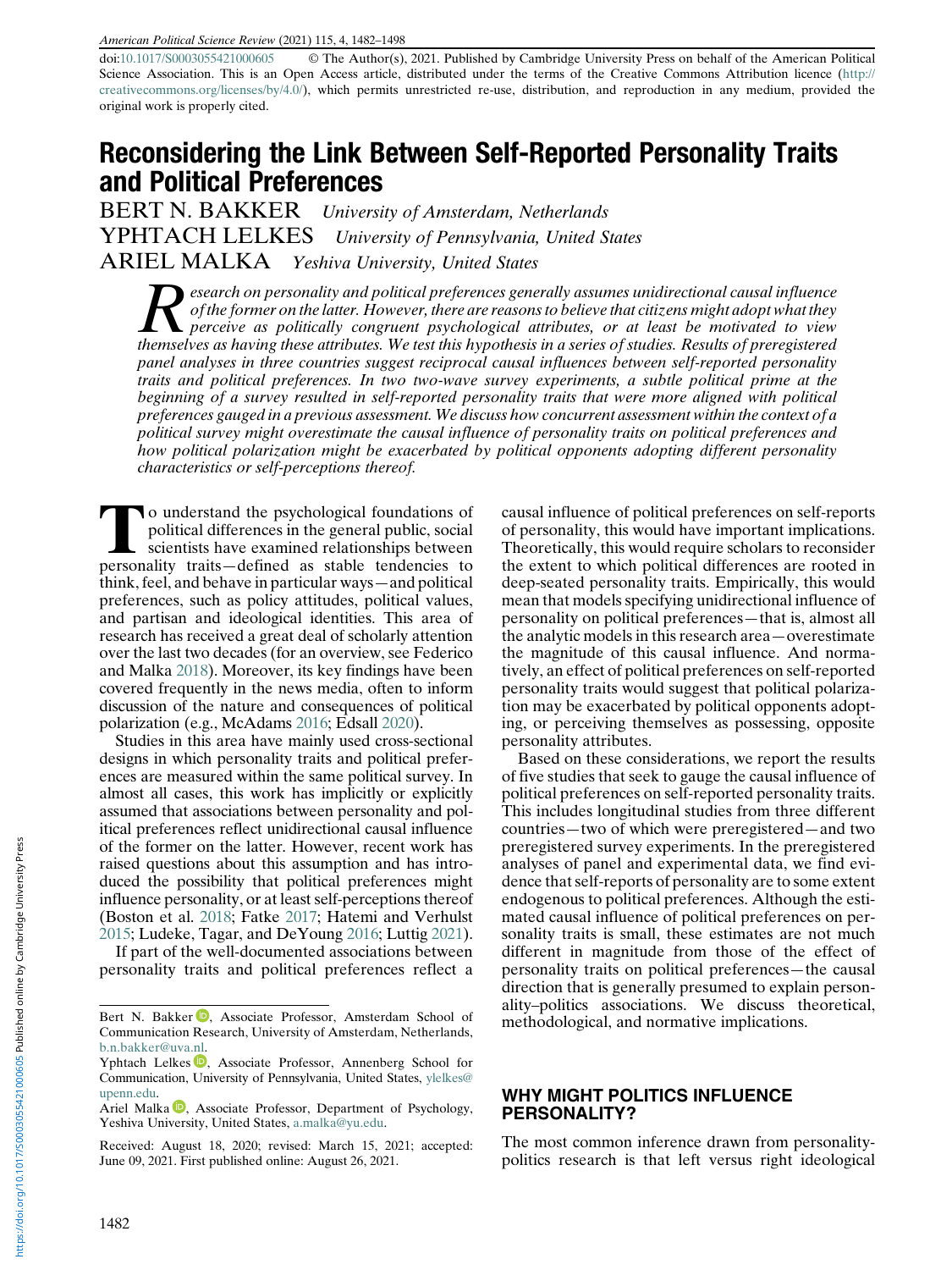differences are caused, in part, by a set of traits pertaining to a closed, rigid, and structure-seeking versus open, flexible, and ambiguity-tolerant experiential pattern (Federico and Malka [2018;](#page-16-0) Johnston, Lavine, and Federico [2017\)](#page-16-0). Three frequently studied individual differences within this family of "closed versus open" traits are conscientiousness, openness to experience, and authoritarianism.

Openness and conscientiousness come from the Big Five taxonomy, which represents the structure of broad traits that efficiently summarize a wide range of personality differences. Right-wing political preferences are found to correlate positively with conscientiousness and negatively with openness to experience (Gerber et al. [2010](#page-16-0); Sibley, Osborne, and Duckitt [2012](#page-17-0)). This is said to be because conscientiousness reflects, in part, a need for order and structure, which is satisfied by rightleaning political policy. In contrast, openness to experience reflects an inclination toward variety-seeking, intellectual, and artistic styles that attract people to the political left. Meanwhile, dispositional authoritarianism—a widely studied trait reflecting variation in preference for obedience, conformity, and order—has tended to correlate positively with certain right-wing political preferences (Feldman and Stenner [1997;](#page-16-0) Stenner [2005](#page-17-0)). This association between right versus left political preferences and traits such as conscientiousness, openness, and authoritarianism suggests that the primary dimension of political conflict is psychologically deep-seated and, therefore, difficult to mitigate through mutual understanding and compromise (Hibbing, Smith, and Alford [2014\)](#page-16-0).

A core assumption in the personality-politics literature is that personality traits are stable dispositions that shape how people respond across situations. Indeed, personality traits display high rank-order stability (Roberts and DelVecchio [2000\)](#page-17-0), have sizable heritable components (Vukasović and Bratko [2015\)](#page-17-0), and predict a wide range of behavioral criteria and life outcomes (Soto [2019\)](#page-17-0). However, personality traits can change over a persons' life time (Damian et al. [2019](#page-16-0)), and some interventions have succeeded in changing people's levels of personality traits (Magidson et al. [2014;](#page-17-0) Stieger et al. [2020\)](#page-17-0). This raises the possibility that in addition to causing political preferences, personality traits might, in part, be a consequence of political preferences. After all, even demographically based identities—such as religiosity and sexual orientation —appear to be influenced in part by political preferences (Egan [2020](#page-16-0); Margolis [2018\)](#page-17-0). This might be true for personality traits as well.

There are two broad mechanisms by which political preferences might causally influence people's selfreported personality traits. The first has to do with right-wing and left-wing people's tendency to surround themselves disproportionately with politically likeminded others (Boutyline and Willer [2017;](#page-16-0) Huber and Malhotra [2017](#page-16-0)). Given the powerful influence of group norms on behavior (Terry and Hogg [1996](#page-17-0)), people may come to adopt the behavioral and experiential tendencies of politically like-minded others, which would register in self-report measures of personality traits.

The second mechanism has to do with identity and motivated self-perception. Left- and right-wing people often become aware of the traits associated with stereotypes of their ideological groups (Ahler and Sood [2018;](#page-16-0) Rothschild et al. [2019\)](#page-17-0). In political contexts, such as political surveys or political discussions, people might be motivated to represent themselves as similar to stereotypical others in their ideological group (Ludeke, Tagar, and DeYoung [2016;](#page-17-0) Ludeke, Weisberg, and DeYoung [2013;](#page-17-0) Turner [1985](#page-17-0)). Moreover, in the context of a political survey, they might assign greater weight to memories of acting and experiencing in an ideologically "consistent" way when responding to personality trait items (Zaller and Feldman [1992](#page-17-0)).

A few longitudinal studies to date have examined whether specific psychological attributes assumed to cause political preferences are, at least to some extent, caused by political preferences. Analyses of panel data from Australia and the United States (1–3.5 year intervals) have provided evidence consistent with political ideology exerting a causal influence on "binding moral foundations," reflecting values of group loyalty, respect for authority, and purity/sanctity (Hatemi, Crabtree, and Smith [2019;](#page-16-0) Smith et al. [2017\)](#page-17-0). And analyses of panel data from New Zealand (1-year interval) and Belgium (6-year interval) were consistent with egalitarian political attitudes exerting a positive causal influence on empathy (Sidanius et al. [2013\)](#page-17-0). These studies show the potential of political preferences to influence psychological attributes. However, because of the types of psychological constructs they measure, these studies provide limited information about the dominant emphasis in personality-politics research—the relationship between the broad open versus closed family of traits and left versus right political preferences.

To the best of our knowledge, there are four longitudinal studies that more directly address this matter. First, in a six-wave American panel spanning 22 months, increased approval of President Obama and decline in approval of a Republican-controlled Congress predicted increases in self-reported openness to experience (Boston et al. [2018\)](#page-16-0). Second, Luttig [\(2021](#page-17-0)) found reciprocal relationships between authoritarianism and support for the Republican party. Third, using Australian panel data spanning 10 years, no lagged effect of political ideology on openness to experience was found (Hatemi and Verhulst [2015\)](#page-16-0). Fourth, using panel data from New Zealand spanning nine years, no effects of political ideology on openness to experience were found (Osborne and Sibley [2020](#page-17-0)).1

Though informative, these studies possess methodological features that limit the conclusions one may draw from their findings. The first and second studies (Boston et al. [2018;](#page-16-0) Luttig [2021\)](#page-17-0) focused exclusively on presidential and congressional approval and did not

 $1$  Studies by Bakker, Hopmann, and Persson ([2015\)](#page-16-0), Bakker et al. ([2016\)](#page-16-0), Bloeser et al. [\(2015](#page-16-0)), and Ekstrom and Federico [\(2019](#page-16-0)) rely on panel data with repeated measures of political preferences but only one measure of personality; thus, they cannot address the reciprocal relationship.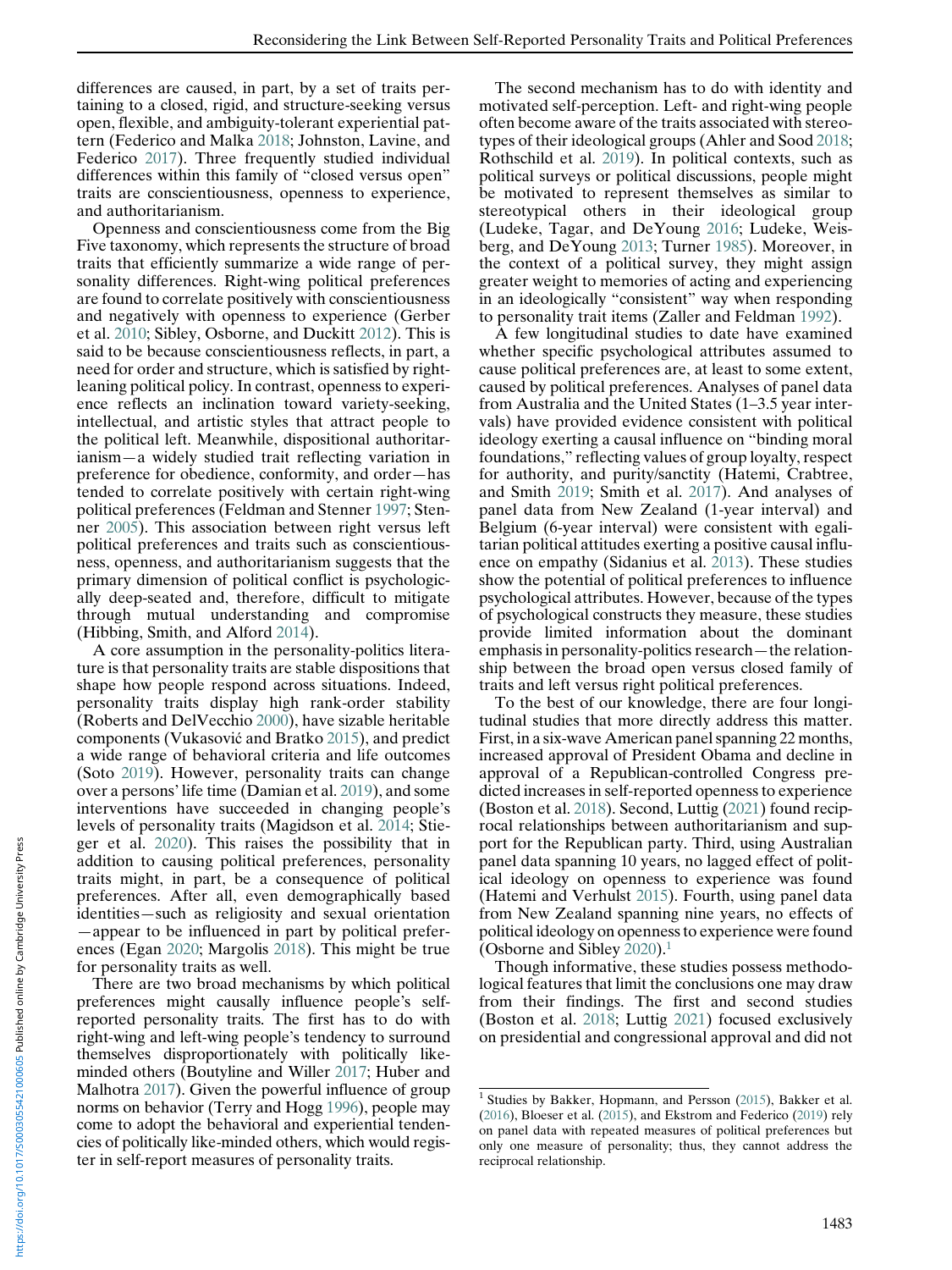directly assess political policy preferences. The third study (Hatemi and Verhulst [2015\)](#page-16-0) used different measures of openness and political preferences across the two measurement occasions, precluding direct comparisons of people's personality traits and political preferences across the waves. The third (Hatemi and Verhulst [2015](#page-16-0)) and fourth (Osborne and Sibley [2020](#page-17-0)) studies focused only on openness to experience and did not address other traits relevant to the open versus closed family of indicators. And most importantly, while panel studies offer Granger causal evidence, internal validity threats still loom because theorized causal variables are not exogenously manipulated.

#### THE PRESENT RESEARCH

Prior work leaves unclear the matter of whether political preferences in part influence self-reports of personality traits. We examine this possibility with analyses of panel datasets from three different countries (with design and analysis plan preregistered in two of these) as well as two survey experiments from the United States (with design, analysis plan, and predictions preregistered in both). The Online Appendix on the APSR website provides item wording and results belonging to the main tests of the hypotheses. The Supplementary Information contains additional information and robustness checks and is placed in the American Political Science Review Dataverse (Bakker, Lelkes, and Malka [2021](#page-16-0)).

First, we used cross-lagged panel models (CLPMs) to examine the causal direction in population-based longitudinal panel studies from the Netherlands, Germany, and the United States. Each panel spans a long time interval and includes validated measures of personality traits from the open versus closed family and measures of political preferences.

CLPMs, at best, offer Granger causal evidence (Rogosa [1980;](#page-17-0) Vaisey and Miles [2017](#page-17-0)). To overcome this issue, we conducted two well-powered two-wave between-subjects survey experiments, with preregistered hypotheses and analysis plans (Big Five: [https://](https://osf.io/kqexp/) [osf.io/kqexp/](https://osf.io/kqexp/); Authoritarianism: [https://osf.io/7bgrm/\)](https://osf.io/7bgrm/). Though experimental manipulation of political preferences is not feasible, the potential causal influence of political preferences can be indirectly addressed through an experimental procedure that makes political preferences salient for some but not other respondents. This corresponds with the approach taken by political scientists and psychologists of priming religiosity to gauge the causal influence of religious sentiment, a personal attribute that is not directly manipulable (Ben-Nun Bloom and Arikan [2013](#page-16-0); Margolis [2018\)](#page-17-0). If exogenously manipulated political preference salience causes people to report personality traits that are more consistent with previously assessed political preferences, this would suggest that having political preferences in mind causes one to represent oneself as having a more politically congruent personality. We, therefore, tested the preregistered prediction that those primed with politics, compared with those in

a control condition, would subsequently report levels of conscientiousness and openness to experience (Big Five experiment) or authoritarianism (Authoritarianism experiment) that are more consistent with the political preferences that they had reported in an earlier assessment.

With these two distinct approaches to diagnosing causal influence, our study is the first to combine large population-based panel data from multiple countries with experimental data to gauge the potential effects of political preferences on self-reported personality traits.

#### TESTS USING CROSS-LAGGED PANEL MODELS

We conducted tests of the hypothesis that increases in right-wing (conservative) political preferences cause a more "closed" personality—that is, high conscientiousness, low openness, and high authoritarianism—in the Netherlands (LISS panel), Germany (GESIS panel), and the United States (GSS panel). These panels contain measures of personality and political preferences at three occasions over long periods (Netherlands = 11 years; Germany = 5 years;  $US = 4$  years). We preregistered hypotheses, methods, and analysis strategy before gaining access to the data (Van den Akker et al. [2019\)](#page-17-0) for the German GESIS panel (here: [https://](https://osf.io/2bx8c/) [osf.io/2bx8c/\)](https://osf.io/2bx8c/) and the American GSS panel (here: [https://osf.io/h67p5/\)](https://osf.io/h67p5/) but not for the Dutch LISS panel. [Table 1](#page-4-0) provides an overview of the three panel studies. The panel studies adhere to APSA's Principles and Guidance for Human Subject Research (see Online Appendix [OA] 7.1).

Academic norms for analyzing the reciprocal relationship between two variables using longitudinal data vary considerably between disciplines. Political scientists have typically relied on the traditional CLPM (Finkel [1995](#page-16-0)); see for instance Goren [\(2005](#page-16-0)), Lelkes ([2018\)](#page-17-0), Luttig ([2021\)](#page-17-0), or Margolis ([2018](#page-17-0)). In this approach, current values of  $x$  and  $y$  are simultaneously regressed on lagged values of  $x$  and  $y$ . The lagged dependent variable is included in each of these models to guard against spurious correlations, which can arise due to differing levels of stability in the outcome and predictor variable (Rogosa [1980](#page-17-0)).

In [Figure 1](#page-4-0) we plot the cross-lagged panel model that we used. Positive and statistically significant effects of personality on political preferences from waves 1–2 and waves 2–3 (path T [traditional] in [Figure 1\)](#page-4-0) would support the conventional view of personality influencing political preferences. We hypothesized, however, that there would also be significant positive effects of political preference on personality from waves 1–2 and waves 2–3 (path H [hypothesized] in [Figure 1](#page-4-0)).

The Dutch and German samples included measures of conscientiousness and openness to experience, whereas the American sample included measures of authoritarianism. In the Dutch and German samples, we (a) treat each personality measure (openness and conscientiousness) as an indicator of a closed personality, (b) concatenate the measures, (c) include a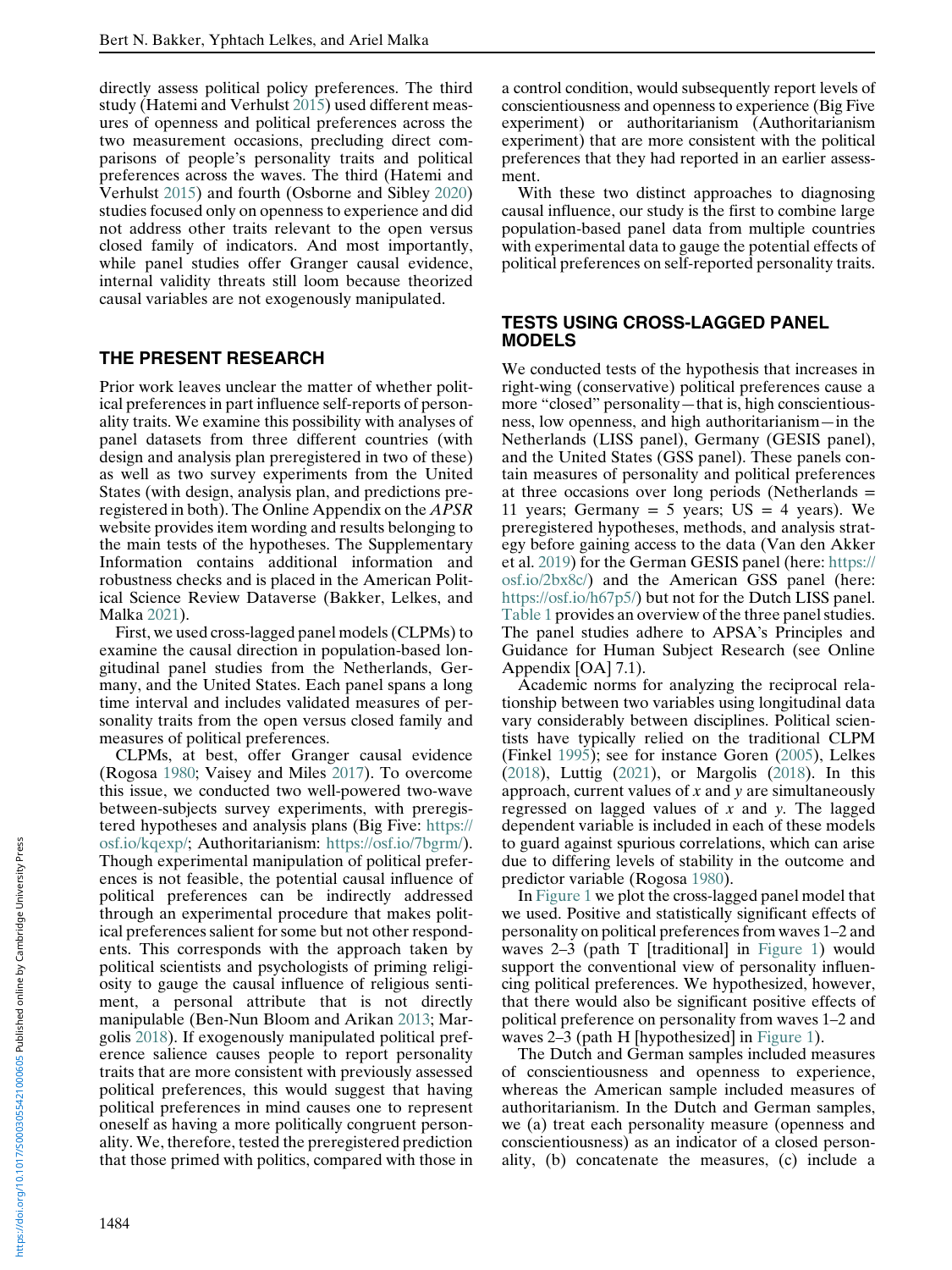| Country              | Sample                                                 | Preregistered | Political preference                                                                                                                                                  | Closed-personality                                           |
|----------------------|--------------------------------------------------------|---------------|-----------------------------------------------------------------------------------------------------------------------------------------------------------------------|--------------------------------------------------------------|
| <b>Netherlands</b>   | $N = 2,142 - 2,527$<br>2008-2019<br>LISS panel         | No            | Left-right self-placement (1-item)<br>Euthanasia (1-item)<br>Reducing income gap (1-item)<br>European integration (1-item)<br>immigration (1-item)                    | Openness (10-items)<br>Conscientiousness<br>$(10$ -items $)$ |
| Germany              | $N = 1,905 - 2,202$<br>2015-2019<br><b>GESIS</b> panel | Yes           | Left-right self-placement (1-item)<br>European integration (1-item)                                                                                                   | Openness (2-items)<br>Conscientiousness<br>(2-items)         |
| <b>United States</b> | $N = 781 - 2,121$<br>2006-2014<br>GSS panel            | Yes           | Left-right self-placement (1 item)<br>Party identification (1 item)<br>Abortion attitudes (7 items)<br>LGBT attitudes (3 items)<br>Social welfare attitudes (4 items) | Authoritarianism<br>(2 items)                                |

<span id="page-4-0"></span>



dummy variable to indicate whether a particular set of observations comes from openness or conscientiousness, and (d) cluster on respondent. This approach, which was preregistered for the German data, maximizes power, and simplifies the presentation of results. Note that throughout the panel studies we used the one-sided pvalue of 0.05 as the value for statistical significance, which was preregistered for the German and US panels.

Though the use of CLPMs is quite common and we preregistered the plan to use them, it is important to note that this procedure has limitations. In particular, the traditional CLPM does not distinguish within-person and between-person variance and is ultimately susceptible to omitted variable bias. However, alternatives to the CLPM, most notably the random intercept CLPM (RI-CLPM; Hamaker, Kuiper, and Grasman [2015\)](#page-16-0), also come with biases (Allison, Williams, and Moral-Benito [2017](#page-16-0); Leszczensky and Wolbring [2019](#page-17-0); Nickell [1981\)](#page-17-0). In OA 4, we describe these biases and illustrate with our own simulations and analyses how they would be expected to seriously distort conclusions if applied to the present panel data.

Given these limitations and the fact that we preregistered use of the CLPM analyses, we presently report results using CLPM in the main text and results using RI-CLPM analyses in the Online Appendix (the Netherlands, see OA 1.4; Germany, see OA 2.3; the US, see OA 3.4). Most importantly, however, we supplement the panel data analyses with analyses of two preregistered survey experiments that attempt to diagnose causal influence by exogenously manipulating political preference salience.

## Nonpreregistered Test in the Netherlands of the Big 5 and Political Preferences

We used data from the Dutch LISS (Longitudinal Internet Studies for the Social Sciences) panel in the Netherlands (Scherpenzeel [2018](#page-17-0)). The LISS panel is a representative sample of Dutch individuals who participate in monthly Internet surveys. We used measures of the Big Five personality traits administered in May 2008, May 2013, and May 2019 and measures of political preferences administered during December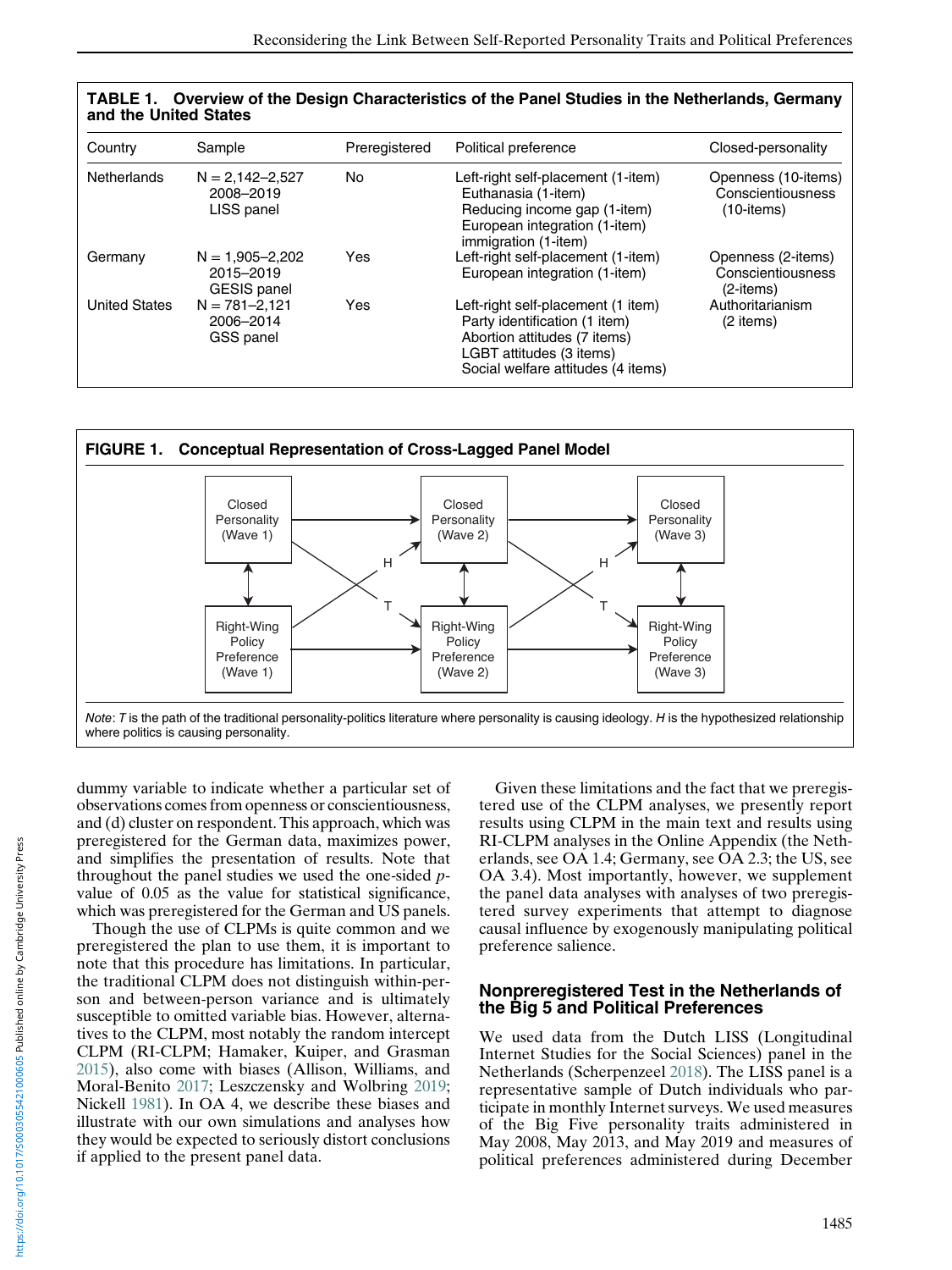



2007–January 2008, December 2012, and December 2018–March 2019. Sample sizes for each wave-measure combination appear in Supplementary Information (SI) 1.3.

can be found in the Online Appendix 1.4.

Closed personality traits were measured with 10-item conscientiousness and openness scales drawn from the International Personality Item Pool (Goldberg [1999\)](#page-16-0). The item wording for the trait measures is provided in Online Appendix 1.1, and the psychometric properties, Cronbach's α, and average interitem correlation are provided in Supplementary Information 1.3.

As for political preferences, we used measures of left-right ideological self-placement and attitudes toward euthanasia, reducing income gaps, European integration, and immigration. See OA 1.1 for question wording. The correlation coefficients between the personality traits and policy preferences are provided in SI 1.3.

#### Results

We present the unconstrained cross-lagged regression coefficients.<sup>2</sup> The RMSEA for all models was 0.07, the CFI was 0.98, and the SRMR was 0.03, which is

generally considered a good model fit (Byrne [1994;](#page-16-0) Hu and Bentler [1999](#page-16-0); MacCallum, Browne, and Sugawara [1996;](#page-17-0) see SI 1.4). We plot the standardized coefficients for personality on political preferences in the left panel of Figure 2 and those for political preferences on personality in the right panel of Figure 2.

Consistent with the key assumption of personalitypolitics research, we found lagged effects of closed personality on a number of right-wing political preferences (left panel, Figure 2). For instance, lagged closed personality scores were positively associated with rightwing immigration attitudes from waves  $1-2$  ( $\beta = 0.06$ , SE =  $0.01, p < 0.001$ ) and waves 2–3 ( $\beta = 0.07$ , SE =  $0.01$ ,  $p < 0.001$ ). Similar patterns were found for personality effects on left-right ideological self-placement, EU attitude, and income differences attitude (waves 2–3) but not for euthanasia. The one-tailed  $p$ -values from these models were smaller than 0.05 for 5 of 10 coefficients.

In line with our key hypothesis, however, lagged levels of political preferences predicted subsequent levels of closed personality in half the tests (right panel, Figure 2). Lagged immigration attitude was significantly positively associated with later personality scores from waves  $1-2$  ( $\beta = 0.03$ ,  $SE = 0.01$ ,  $p < 0.001$ ) and waves 2–3 ( $\beta$  = 0.01, SE = 0.01, one-tailed  $p$  = 0.04). Lagged EU attitudes predicted increase in closed personality from waves  $1-2$  ( $\beta = 0.02$ , se = 0.01, one-tailed  $p = 0.01$ ) but not from waves 2–3 ( $\beta = 0.01$ , se = 0.01,

<sup>2</sup> Goodness-of-fit-statistics showed that the unconstrained models had a better fit compared with the constrained model (OA 1.3).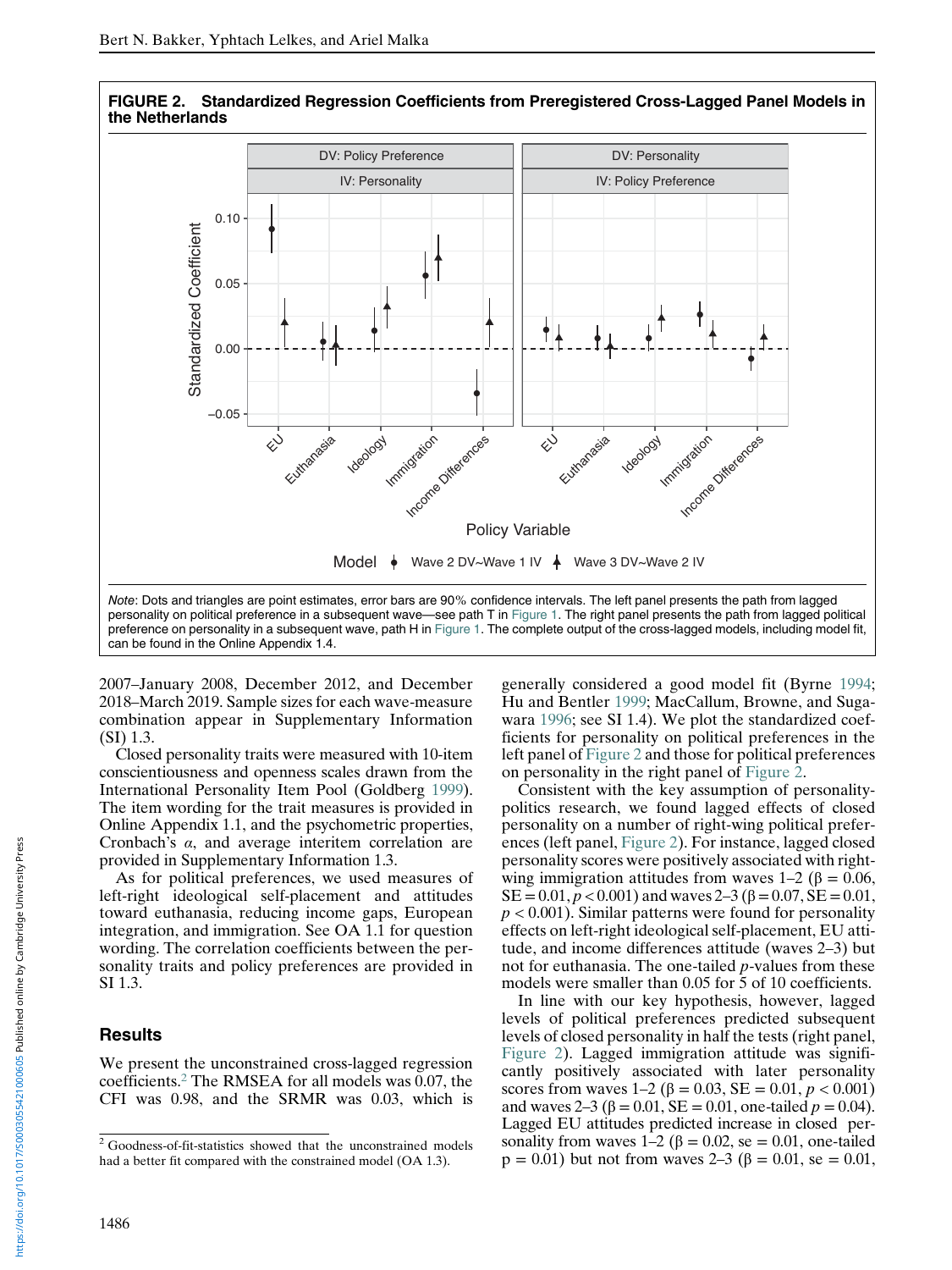one-tailed  $p = 0.09$ ). Lagged euthanasia attitude had a positive effect on more closed personality, but the effects were not statistically significant from waves 1–2 (β = 0.01, SE = 0.01, one-tailed  $p = 0.07$ ) or waves 2–3 (β = 0.00, SE = 0.01, one-tailed  $p = 0.39$ ). Lagged ideological self-placement had a positive effect on closed personality, but this effect was only statistically significant from waves 2–3 ( $\beta$  = 0.02, SE = 0.01,  $p$  < 0.001) but not from waves  $1-2$  (β = 0.01, SE = 0.01, one-sided  $p = 0.08$ ). The coefficients for the income difference models hovered around zero and were not significant.

We also conducted several robustness checks. Results were similar when we analyzed conscientiousness and openness (reverse scored) separately (SI 1.7). We also did not find consistent evidence for effects of political preferences on neuroticism, extraversion, or agreeableness (SI 1.8). Finally, the inclusion of control variables (gender, age, education, and income) did not change results (SI 1.9).

Thus, the Dutch panel results were consistent with political preferences sometimes exerting a causal influence on self-reported personality traits. However, these analyses were not preregistered and might therefore be regarded as exploratory (Nosek et al. [2018](#page-17-0); Simmons, Nelson, and Simonsohn [2011](#page-17-0)). We next report preregistered tests using the German GESIS panel.

#### Preregistered Test Using the German GESIS Panel

The GESIS panel is a probability-based mixed-mode (web/mail) panel whose sample is drawn from the German-speaking population of individuals aged 18 to 70 (at the time of recruitment) who permanently reside in Germany (Bosnjak et al. [2018](#page-16-0)). Starting in 2014, respondents completed a 15-minute survey every two months.

In the German panel, we used the two-item scales for conscientiousness and openness from the Ten Item Personality Inventory (Gosling, Rentfrow, and Swann [2003\)](#page-16-0) administered in 2015, 2017, and 2019 (see OA 2.1 for question wording). Although short personality trait measures are generally of lower quality than longer ones, this is mainly a problem for measures of neuroticism, agreeableness, and extraversion, with short measures of openness and conscientiousness often performing as well as longer measures (Bakker and Lelkes [2018](#page-16-0)). As for political preferences, we used items assessing left versus right ideological self-placement and attitude toward EU integration (with opposition regarded as the right-wing position). Question wording can be found in OA 2.1. Descriptive statistics and psychometric properties for all measures can be found in SI 2.3–2.5.

#### Deviations from Preregistration

We preregistered to apply GESIS's sample weights in our analyses. However, the lavaan R-package (Rosseel [2012\)](#page-17-0) cannot handle sample weights in combination with the clustering of observations. Because

it is necessary to cluster data at the individual level when running multilevel models with multiple observations per individual, we did not apply weights in our analyses.

We preregistered that our analyses for left-right ideological self-placement and personality would be sufficiently powered  $(0.8)$  with 2,571 respondents. Yet, the effective sample size in our model for left-right ideology and personality was 2,202. A post hoc sensitivity analysis showed that with a power of 0.8 and alpha level of 0.1, we could reliably detect an effect equal to a 0.02 increase in F-squared. The difference between the effects that we could reliably detect with our sample size and the preregistered sample is negligible (i.e., 0.002).

We also preregistered that our analyses for EU attitudes and personality would be sufficiently powered (0.8) with 3,093 respondents. Yet, the effective sample size in our model for EU attitudes and personality was 1,905. A sensitivity analysis showed that with a power of 0.8 and alpha level of 0.1, we could reliably detect an effect equal to a  $0.03$  increase in  $F$ -squared. The difference between the effects that we could reliably detect with our sample size and the preregistered sample size is negligible (i.e., 0.006).

#### Results

We present in [Figure 3](#page-7-0) the unconstrained standardized regression coefficients for the effect of left versus right self-placement, as the preregistered chi-square goodness-of-fit test indicated that the model fit of the unconstrained model was significantly better than that of the constrained model,  $\chi^2(9) = 5366.7, p < 0.001$ . We did not perform this test for EU attitude because this was only measured at two points. The model fit for the left versus right model was good according to two measures  $(CFI = 0.97; SRMR = 0.03)$  and "acceptable" according to one measure (RMSEA =  $0.10$ ; see OA 2.2; Byrne [1994;](#page-16-0) Hu and Bentler [1999](#page-16-0); MacCallum, Browne, and Sugawara [1996](#page-17-0)).

Consistent with the conventional assumption in personality-politics research, we found lagged effects of closed personality on right-wing policy preferences (left panel, [Figure 3\)](#page-7-0). Lagged closed personality predicted more conservative ideological self-placement from waves 1–2 (β = 0.02, SE = 0.01, one-sided  $p =$ 0.02) and waves 2–3 (β = 0.04, SE = 0.01, one-sided  $p$  < 0.001), as well as more conservative EU attitudes between the two assessments ( $\beta = 0.04$ , SE = 0.01, one-sided  $p < 0.001$ ).

Next, we tested our preregistered hypothesis that lagged levels of political preferences predict current levels of closed personality (right panel, [Figure 3\)](#page-7-0). Indeed they did. Lagged conservative self-placement was positively associated with a closed personality from waves  $1-2$  ( $\beta = 0.01$ , SE = 0.01, one-sided  $p = 0.07$ ) and waves  $2-3$  ( $\beta = 0.02$ ,  $SE = 0.01$ , one-sided  $p < 0.001$ ) but only significantly so at our preregistered threshold in the latter case. Meanwhile, lagged EU attitude was significantly associated with closed personality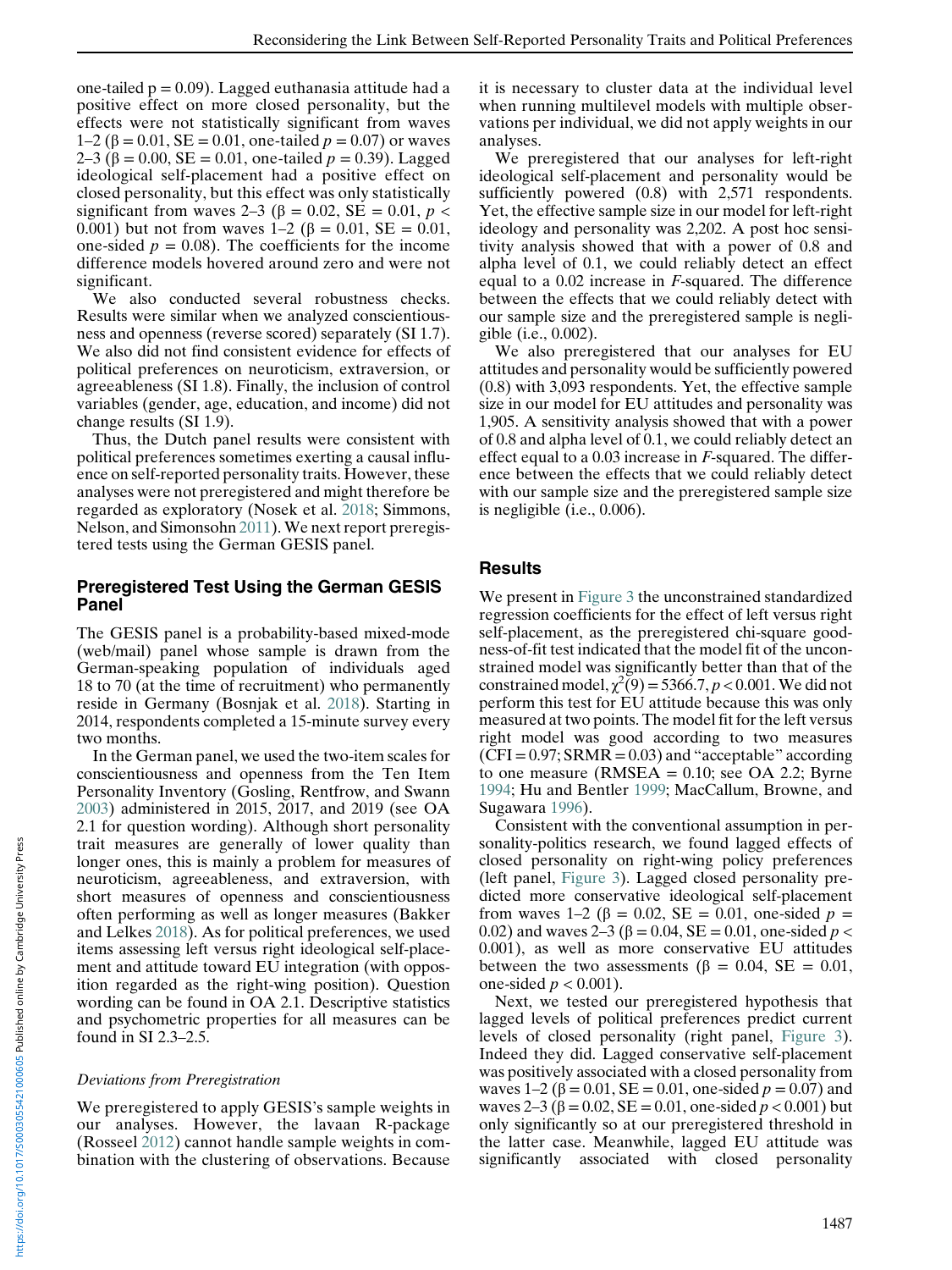

<span id="page-7-0"></span>

between the assessments ( $\beta = 0.02$ , SE = 0.01, one-sided  $p < 0.001$ ).

The results reported here do not change when we analyze conscientiousness and openness (reverse scored) separately (SI 2.8). As in the Netherlands, we find no evidence for political preferences causally influencing neuroticism and extraversion but suggestive evidence that becoming more right-wing decreases agreeableness (SI 2.9). The inclusion of control variables (gender, age, education, and income) does not change the results (SI 2.10).

In sum, the preregistered tests in Germany align with the Dutch LISS panel findings, suggesting that political preference exerts some causal influence on personality. Next, we turn to a preregistered test of our hypothesis with another trait that falls within the open versus closed domain: authoritarianism (Johnston, Lavine, and Federico [2017](#page-16-0)).

#### Preregistered Test Using the GSS Panels in the US

We used GSS panels from the United States to test the hypothesis that political preferences exert causal influence on authoritarianism. We combined data from three of these panels—2006–2008–2010, 2008–2010– 2012 and 2010–2012–2014—into one dataset. In each panel, data were collected in the spring and summer of each year. Data come from mixed-mode surveys in which respondents were either interviewed face-to-face or by phone.

Following Stenner ([2005\)](#page-17-0), we used a two-item measure of authoritarianism in which respondents ranked values in terms of importance for child rearing. The measure was computed in each GSS wave by averaging the ranking of "obedience" and the reverse-scored ranking of "thinking for oneself."

For political preferences, we used measures of ideological self-placement; party identification; and attitudes toward abortion, LGBT rights, and social welfare. All political preference measures were coded so that a high score indicates a more right-wing (conservative) position. The Online Appendix provides the item wording for the authoritarianism and political preference measures (OA 3.1) and the Supplementary Information on Dataverse the descriptive statistics (SI 3.2), and psychometric properties (SI 3.3) of the measures. SI 3.4 provides the correlations between the personality and political preference variables.

We ran CLPMs with authoritarianism as the indicator of a closed personality. We also added a categorical variable representing which of the three GSS panels the data came from. While the RMSEA for these models was slightly above the cutoff criteria for acceptable fit (RMSEA were roughly 0.15), CFI (>0.90) and SRMR (<0.05) indicated an acceptable fit (Byrne [1994](#page-16-0); Hu and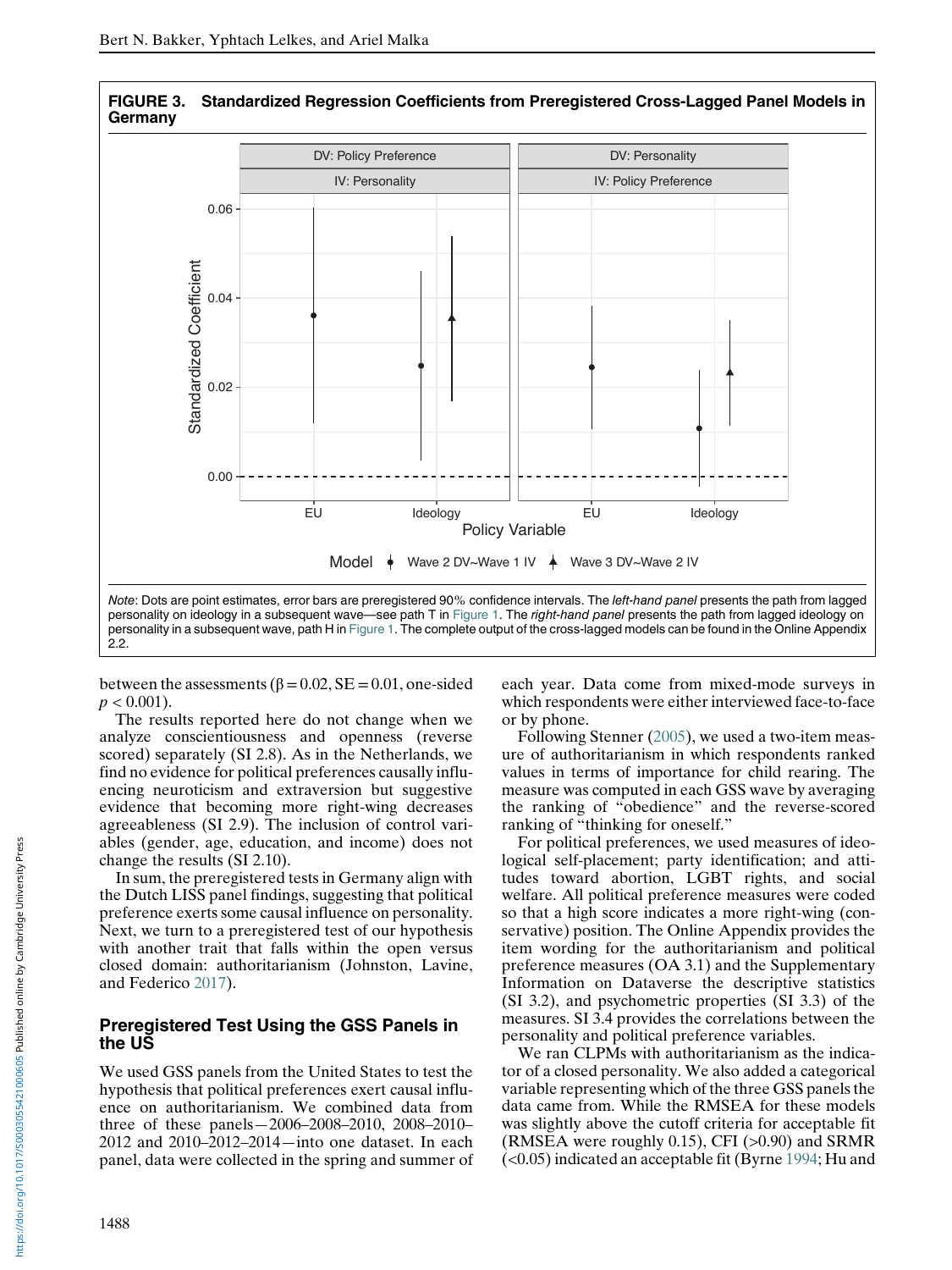

FIGURE 4. Standardized Regression Coefficients from Preregistered Cross-Lagged Panel Models in the United States

Bentler [1999](#page-16-0); MacCallum, Browne, and Sugawara [1996;](#page-17-0) see OA 3.2).3

#### Deviations from Preregistration

Our preregistration plan specified that we would also include a measure of anti-immigrant attitude, but we could not do so because this variable was not included in the actual GSS datasets.

Additionally, we preregistered that our analyses would be sufficiently powered (0.8) to detect a very small effect size (increase in *F*-squared of 0.02) with 2,572 respondents ( $\alpha = 0.1$ , and assuming a modestly strong correlation  $[r = 0.6]$  between the waves). However, due to missing data the effective sample sizes for models with each political preference measure—abortion ( $N = 781$ ), LGBT ( $N = 963$ ), conservatism ( $N =$ 1,997), partisanship  $(N = 2,107)$ , and welfare  $(N = 1,109)$ 2,121)—were smaller than the preregistered sample size. Post hoc sensitivity analyses (Perugini, Gallucci, and Costantini [2018](#page-17-0)) showed that with the achieved sample size, a power of 0.8 and alpha level of 0.1, we could reliably detect very small effect sizes that range from a 0.089 increase in F-squared (abortion) to a 0.054 increase in F-squared (welfare).

#### Results

We present in Figure 4 the unconstrained standardized regression coefficients from the CLPMs as the preregistered chi-square goodness-of-fit test indicated that the fit of the unconstrained models was significantly better than that of the constrained models (see OA 3.3). As before, lagged levels of closed personality (authoritarianism) predicted right-wing policy preferences (left panel, Figure 4). Lagged closed personality predicted conservative abortion attitude from waves  $1-2$  ( $\beta =$ 0.08, SE = 0.02, one-sided  $p < 0.001$ ) and waves 2–3 (β = 0.13, SE= 0.02, one-sided p < 0.001). Similar statistically significant patterns were found for ideological self-placement and LGBT attitudes. There were, however, no statistically significant effects of lagged authoritarianism on party identification or social welfare attitude (left panel, Figure 4).

The right panel of Figure 4 presents the tests of our preregistered hypothesis that increases in right-wing political preferences are associated with subsequent increases in authoritarianism. Lagged conservative abortion attitude significantly predicted higher authoritarianism from waves  $1-2$  ( $\beta = 0.13$ , SE = 0.02, onesided *p* < 0.001) and waves 2–3 (β = 0.14, SE = 0.02, one-sided  $p < 0.001$ ), lagged right vs. left self-placement did so both from waves  $1-2$  (β = 0.10, SE = 0.02, onesided  $p < 0.001$ ) and waves 2–3 ( $\beta = 0.07$ , SE = 0.02,

<sup>&</sup>lt;sup>3</sup> The CFI is 0.93 or higher in two out of the five models (Byrne [1994\)](#page-16-0).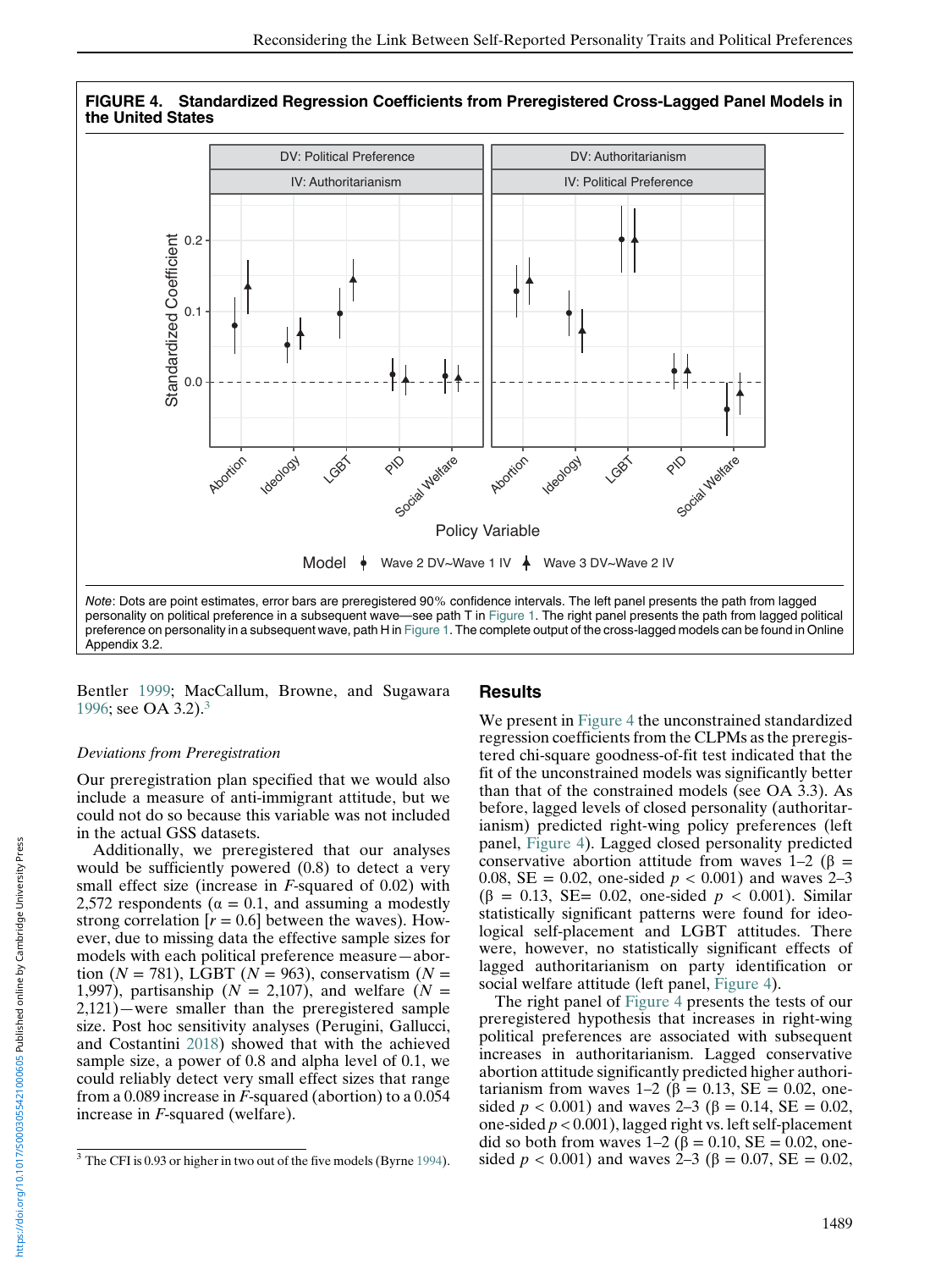one-sided  $p < 0.001$ ), and lagged LGBT rights did so from waves  $1-2$  (β = 0.20; SE = 0.02; one-sided  $p < 0.001$ ) and waves 2–3 ( $\beta$  = 0.20; SE = 0.02; one-sided  $p < 0.001$ ). In contrast, both lagged party identification and leftwing social welfare attitudes did not predict a more authoritarian personality in later waves. Analyzing each of the three panels separately does not change the substantive conclusions we draw based upon the preregistered pooled analyses (see SI 3.8). The inclusion of control variables (gender, age, education, and income) also does not change the results substantively (SI 3.9).

Thus, as in the German and Dutch panels, evidence was consistent with some causal influence of political preferences on personality traits.

## EXPERIMENTAL EVIDENCE

The results from the three cross-lagged panel data sets were consistent with political preferences exerting some causal influence on self-reported personality traits. However, analyses of this sort are limited in their capacity to ascertain causality (Rogosa [1980](#page-17-0) ; Vaisey and Miles [2017](#page-17-0)). Therefore, we supplemented our panel tests with a pair of preregistered experiments (Big Five: [https://osf.io/kqexp/;](https://osf.io/kqexp/) Authoritarianism: <https://osf.io/7bgrm/>). Each experiment consisted of an initial wave in which political preferences were assessed and a second wave (at least one week later) in which respondents were randomly assigned to be primed with politics or a nonpolitical domain (placebo control condition) before completing measures of personality —the Big Five personality traits in the first experiment (Soto and John [2017](#page-17-0)) and authoritarianism in the second (Feldman and Stenner [1997\)](#page-16-0). We hypothesized that making political preferences salient would cause people to report levels of personality traits that were more aligned with their previously assessed political preferences. Table 2 provides an overview of the two experiments. The experiments adhere to APSA 's Principles and Guidance for Human Subject Research, see OA 7.2.

## Data

We used Cloud Research 's platform for Mechanical Turk (MTurk) to recruit participants. We ensured that the workers had a high approval rating (95% or greater), that multiple workers were not coming from the same IP address, and that IP addresses that CloudResearch has identified as problematic were blocked. MTurk has performed well as a platform for recruiting research participants for survey-based experiments (Mullinix et al. [2015\)](#page-17-0) with heterogeneous treatment effects (Coppock, Leeper, and Mullinix [2018](#page-16-0)) and for studies of personality and political preferences (Clifford, Jewell, and Waggoner [2015\)](#page-16-0).

In the Big Five experiment, the wave 1 survey was fielded on March 20 and 21, 2020, with a total of 2,193 respondents completing the survey. In wave 1, respondents were told that they would be reinvited to participate in a second wave conditional upon the quality of

|                  |                                    | <b>FABLE 2. Overview of the Design Characterist</b>                                                                                                                                    | tics of the Big Five Experiment and the Authoritarianism Experiment                                                                                                                                                         |                                                                                                                                  |                                                    |
|------------------|------------------------------------|----------------------------------------------------------------------------------------------------------------------------------------------------------------------------------------|-----------------------------------------------------------------------------------------------------------------------------------------------------------------------------------------------------------------------------|----------------------------------------------------------------------------------------------------------------------------------|----------------------------------------------------|
| Experiment       |                                    | Wave 1                                                                                                                                                                                 | Wave 2: Political prime                                                                                                                                                                                                     |                                                                                                                                  | Wave 2: Placebo control Wave 2: Dependent variable |
| <b>Big Five</b>  | March 2020<br>1,756 MTurk          | iberal-conservative self-placement<br>Economic conservatism (2 items)<br>Cultural conservatism (4 items)<br>residential approval (1 item)<br>Party identification (2 items)<br>1 item) | Cultural conservatism (1 item)<br>Presidential approval (1 item)<br>Party identification (2 items)<br>Economic conservatism<br>Conservatism (1 item)<br>$(1$ item)                                                          | Browsing preferences<br>Online video games<br>Social network use<br>Online shopping<br>Internet use                              | Conscientiousness (3 items)<br>Openness (3 items)  |
| Authoritarianism | March-April<br>2,020 MTurk<br>2020 | Ideological self-placement (1 item)<br>Party identification (2 items)                                                                                                                  | Presidential approval (1 item)<br>Cultural conservatism (1 item)<br>Party identification (2 items)<br>Economic conservatism<br>Conservatism (1 item)<br>List attributes of party<br>$(2$ items) $(Klar 2014)$<br>$(1$ item) | List attributes of device<br>Browsing preferences<br>Online video games<br>Social network use<br>Online shopping<br>Internet use | Authoritarianism<br>(4 items)                      |

1490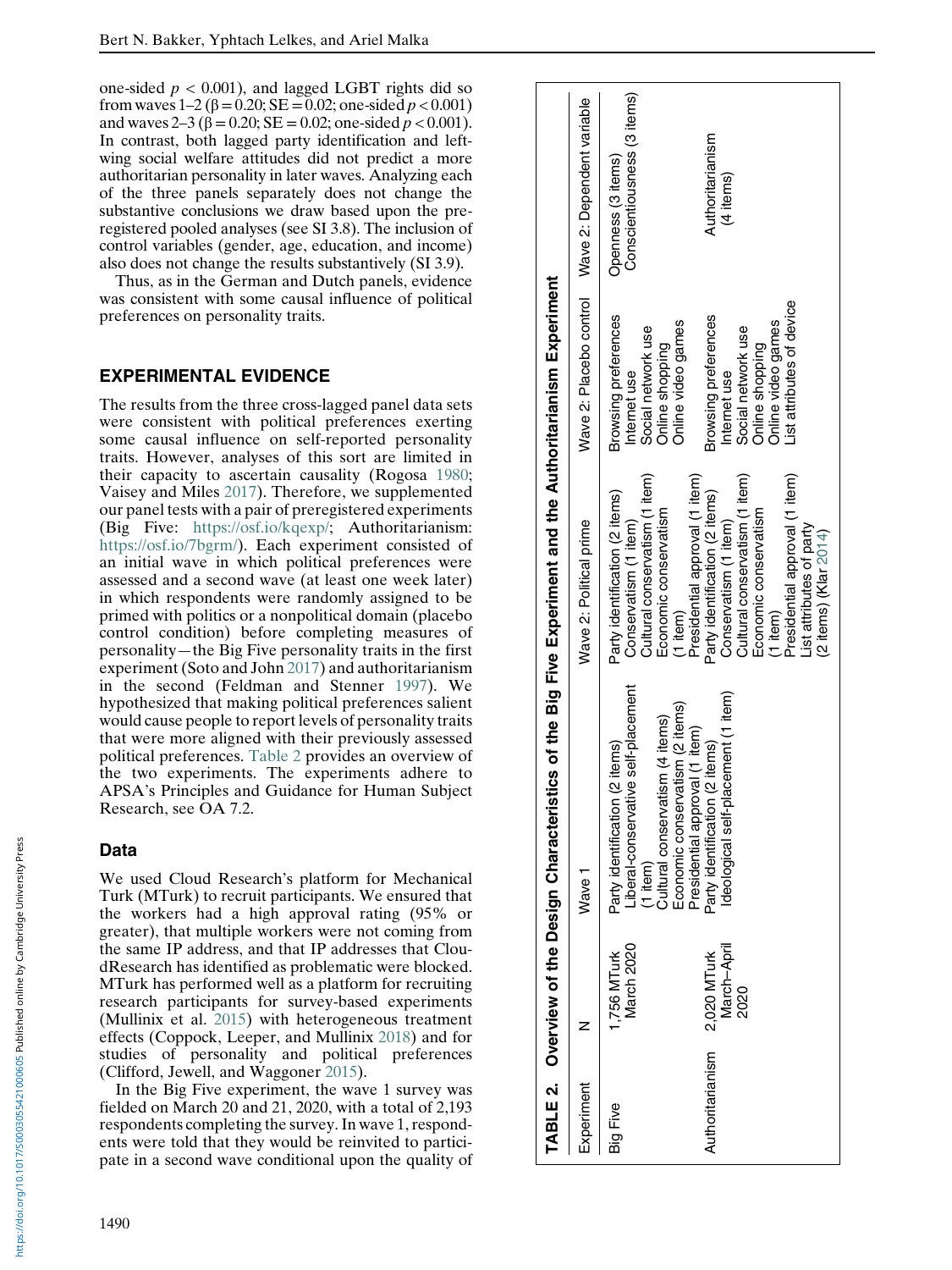their responses. We fielded wave 2 of the survey roughly one week later, between March 29 and April 1, with 1,756 (80%) of the original respondents. This sample size was in line with our preregistered power analysis.

For the first wave of the Authoritarianism experiment, eligible participants either participated in the first wave of the Big Five experiment  $(N = 2,055)$  or a different study conducted by one of the present authors  $(N = 3,078)$  on March 9, 2020. We relied on the same power analysis as in the Big Five experiment and attempted to collect 2,000 responses from May 14 to May 20, 2020. We invited all wave 1 respondents and closed recruitment once we crossed the threshold. Since multiple respondents completed the survey simultaneously, our final  $N$  was 2,020.<sup>4</sup>

## Measures and Procedure

In wave 1 for the Big Five Experiment, respondents completed political preference measures: party identification, liberal-conservative self-placement, cultural conservatism, economic conservatism, and presidential approval (see OA 5.1 for item wording and OA 5.2 for coding). We created a general right versus left ideology composite to test our preregistered hypotheses, consisting of the measures of partisanship, presidential approval, liberal-conservative self-placement, and social and economic policy preferences. We scaled this variable to range from 0 to 1, with higher scores meaning a more conservative position. The cultural conservatism scale was created by averaging the four cultural conservatism items from wave 1 and recoding to range from 0 to 1 with higher scores meaning more conservative. In the same way, we computed an economic conservatism variable using the two economic attitude items and a symbolic political preference variable using party identification, presidential approval, and liberalconservative self-placement.

In wave 1 of the Authoritarianism experiment, respondents completed measures of party identification and ideological self-placement, which were also combined into a symbolic political preference measure that ranged from 0 to 1 and with higher scores meaning more conservative (see OA 6.1 for item wording and coding). In the Supplementary Information file on the APSR Dataverse, we present descriptive statistics and psychometric properties of the ideology dimensions in the Big Five experiment (SI 5.3 and 5.4) and Authoritarianism experiment (SI 6.3).

In wave 2 of each experiment, respondents were randomly assigned to the political prime or placebo control prime condition. In the political prime condition, respondents were told that the survey was about politics and were then administered political preference questions: partisanship, ideological self-placement, cultural conservatism, economic conservatism, presidential approval, and, in the authoritarianism experiment, an open-ended question about what they like about their own party and dislike about the other party (Klar [2014](#page-16-0)). In the placebo control condition, respondents were told that the survey was about internet browsing preferences and were then administered questions about their internet browsing preferences: preference for browsing the internet on different kinds of devices and the strength of this preference, hours per day spent on the internet, hours per day spent on social media, frequency of online shopping and online gaming, and, in the authoritarianism experiment, an open-ended question about what they like about their preferred internet browsing device and what they dislike about other ones. In each experiment, the number and format of manipulation items were equivalent across both conditions (See the Online Appendix for exact item wording in Big Five experiment (OA 5.1) and Authoritarianism experiment (OA 6.1). We provide randomization checks for the Big Five and Authoritarianism experiments in the Supplementary Information (SI 5.5, SI 6.6) and outcome neutral quality checks for the Big Five Experiment in the Supplementary Information (SI 5.6).

Immediately following the manipulation in the Big Five experiment, respondents completed the 15-item BFI-2-XS, a valid and reliable short Big Five inventory with three items per trait (Soto and John [2017](#page-17-0)). Item wording can be found on the Online Appendix (OA 5.1), while descriptive statistics (SI 5.3), and psychometric properties (SI 5.4) are provided in the Supplementary Information at the Dataverse. Immediately following the manipulation in the authoritarianism experiment, respondents completed a four-item authoritarianism measure with each item presenting a pair of traits and asking respondents to consider which of these they believed was more important to instill in children (Feldman and Stenner [1997\)](#page-16-0). Based on recent evidence (Bakker et al. [2020\)](#page-16-0), we instructed respondents to rate preference for one or the other trait on a five-point bipolar scale instead of having them make dichotomous choices. Items were scaled so that a high score meant the more authoritarian option and averaged. See OA 6.2 for the item wording.

## Analytical Strategy

In the Big Five experiment, we treated openness (reverse-scored) and conscientiousness as two measures of a "closed-personality" in a multilevel model with a random intercept for each person to account for the nested structure of the data. This approach, which was preregistered, maximizes power and simplifies the presentation of results. In essence, it treats openness and conscientiousness as a repeated measure of a "closed-personality." In both experiments, our primary analysis regressed closed-personality traits (measured in wave 2) on wave 1 political preferences (high  $=$ conservative); a dummy variable capturing whether participants were in the politics prime (1) or placebo control (0) condition; the interaction between political

<sup>4</sup> Omitting respondents in the Authoritarianism experiment who had also completed the Big Five experiment yields almost identical point estimates (SI 6.5), but, given that the sample size is halved, larger confidence intervals.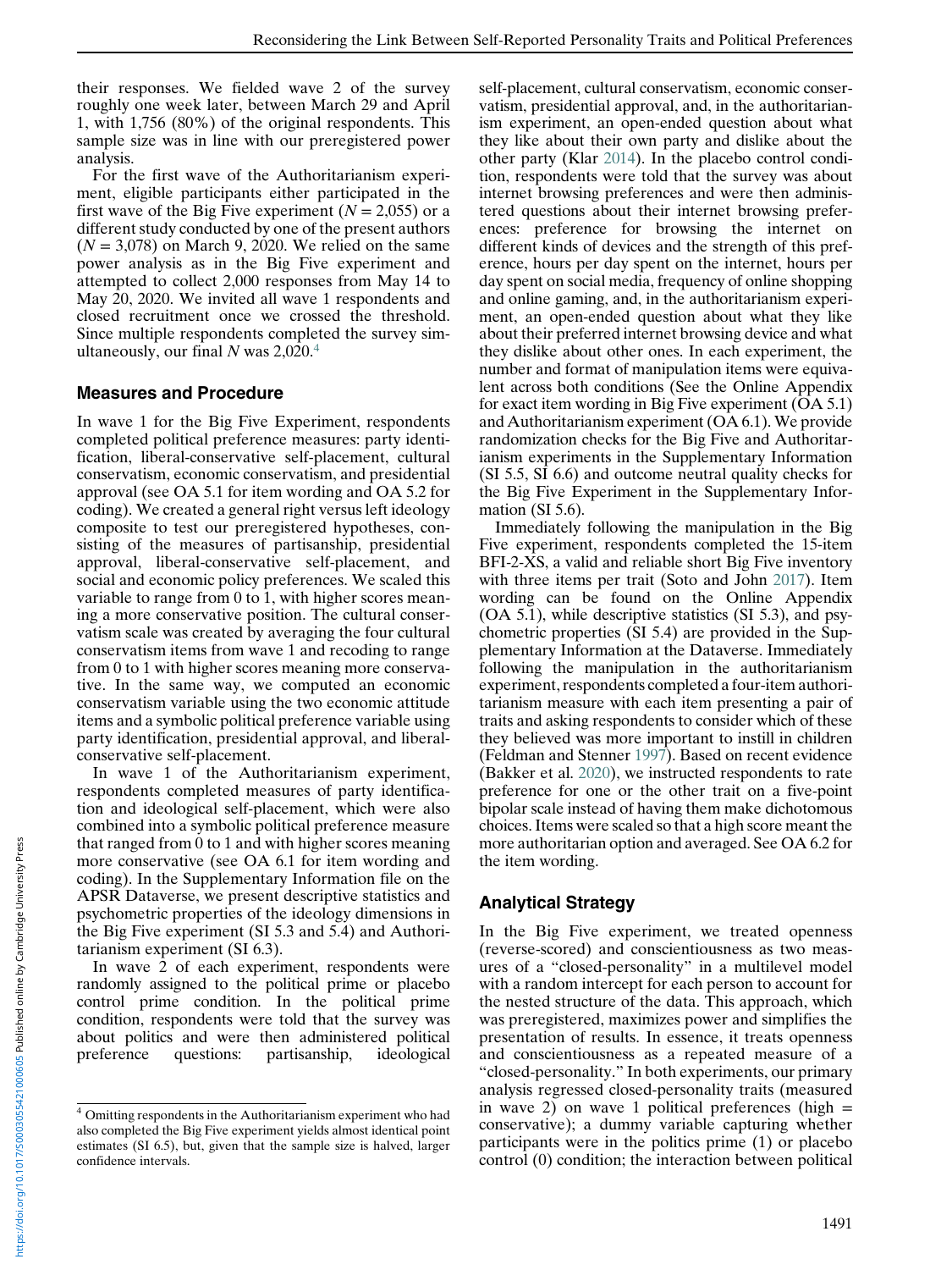preference and the treatment dummy; and the covariates gender, age, education, race, and a dummy variable indicating whether the personality variable for that observation measured openness or conscientiousness.

If the correlation between political preferences measured in wave 1 and personality measured in wave 2 is stronger in the politics salient condition than the placebo control condition, this would indicate that people altered their self-reported personality to match their political preferences when primed with politics. Therefore, the interaction effect is the parameter of interest. As we proposed a directional prediction of a positive interaction effect, we preregistered one-sided hypothesis tests with a p-value of 0.05.

#### Deviations from the Preregistration

We deviated from the preregistration in a few ways in the Big Five experiment. First of all, due to budget constraints, we omitted the "terrorism" and "deporting undocumented immigrants" items belonging to the cultural conservatism scale and the "spending on health and education" items belonging to the economic conservatism scale. Second, we preregistered that we would only invite those who passed an attention check to complete the second wave survey. In the Big Five Experiment, we inadvertently invited those who did and did not pass the attention check. Thus, our sample consists of people who passed  $(N = 1,543; 88\%)$  and those who did not ( $N = 213$ ; 12%) pass the attention check. Following our preanalysis plan, we present the results including only those respondents who passed the attention check. Rerunning the models including those who failed the attention check did not substantially change the findings (see SI 5.11).

In the Authoritarianism experiment there were no deviations from the preregistration.

#### **Results**

We start with the results from the Big Five experiment. The average marginal effects of wave 1 global rightwing (conservative) political preferences on wave 2 personality in the politics prime and the placebo-control (internet) condition appear in the top-left panel of Figure 5. Consistent with prior findings, there is a positive association between conservative policy preferences and a "closed" personality. The effect of political preferences on personality is stronger in the politics condition than in the internet condition, although the interaction effect was not statistically significant at our preregistered threshold ( $β = 0.04$ ,  $SE = 0.03$ , one-sided  $p = 0.08$ , see top left panel of Figure 5).

Next we tested the political preference subscales, starting with symbolic ideology (see top-right column of Figure 5). Here, we find that the association between ideology and personality was significantly stronger in the political prime condition than the placebo control condition (β = 0.04, SE = 0.02, one-sided  $p = 0.03$ ). Decomposing symbolic ideology into party identity (row 2, left-hand panel, of Figure 5;  $\beta = 0.04$ , SE = 0.02, one-sided  $p = 0.03$ ), ideology (row 2, right-hand



panel, of Figure 5;  $\beta = 0.04$ ,  $SE = 0.02$ , one-sided  $p =$ 0.04) and Trump approval (row 3, left-hand panel, of Figure 5;  $\beta$  = 0.03, SE = 0.02, one-sided  $p$  = 0.04) we find comparable evidence across the three components.

Our preregistered test for cultural ideology shows no statistically significant difference in the strength of the association between cultural conservatism and personality across the conditions ( $\beta = 0.02$ , SE = 0.03, one-sided  $p = 0.27$ )—see the right-hand panel on the third row of Figure 5. Turning to our preregistered test for economic conservatism, we find that the association between this and personality is stronger in the political prime condition than the placebo control condition. However, the interaction was not statistically significant at our preregistered threshold ( $\beta$  = 0.04,  $SE = 0.03$ , one-sided  $p = 0.08$ , see bottom row of Figure 5).

We conducted two additional tests that were not preregistered. First, we tested whether the prime's effect was nonlinear (Hainmueller, Mummolo, and Xu [2019\)](#page-16-0). As reported in the Supplementary Information file (see Dataverse), the prime had symmetric effects on each key variable's upper and lower tertiles (see SI 5.8). Second, we analyzed openness and conscientiousness separately and found that the interaction effects were in the expected direction for both, but that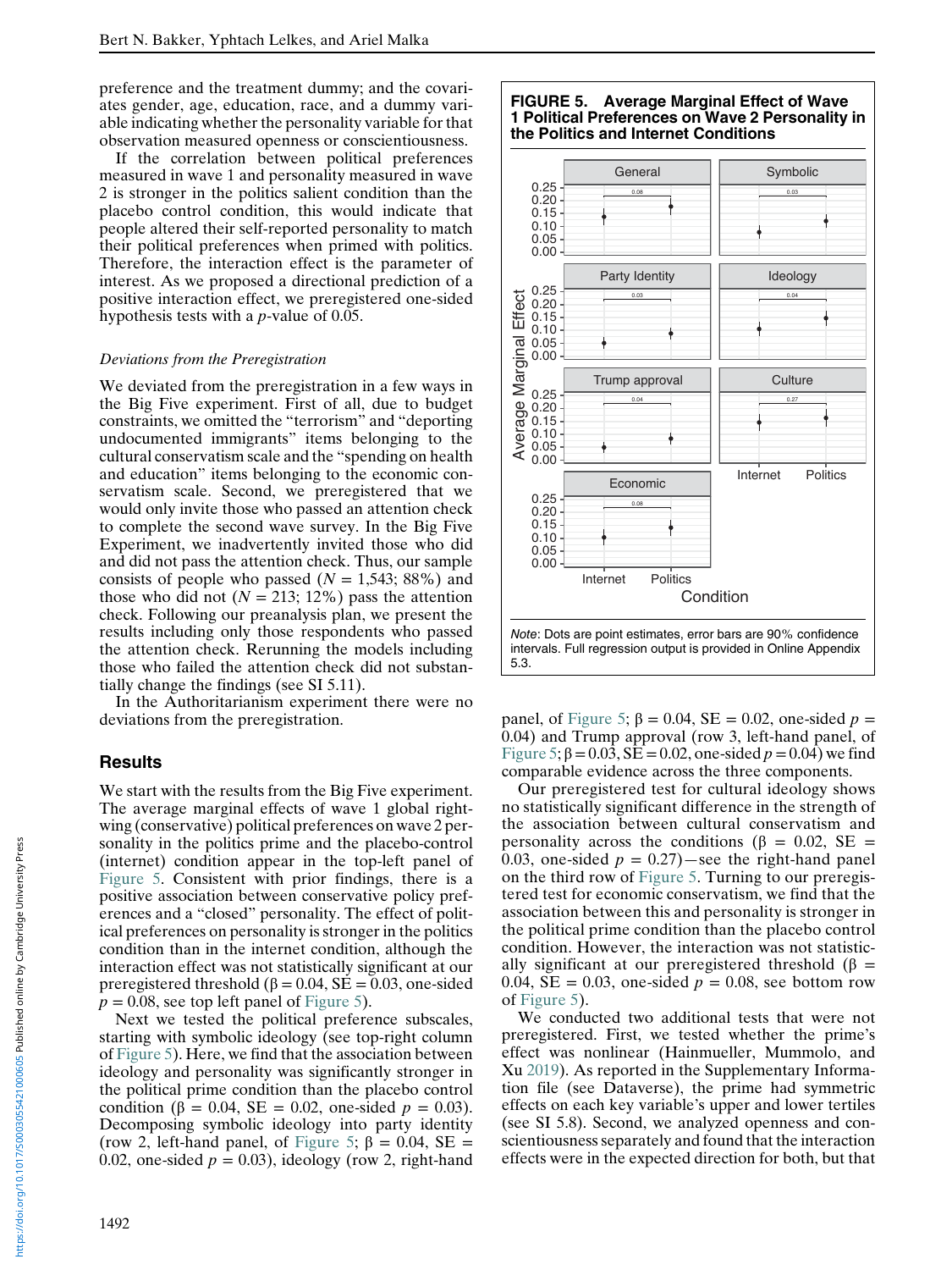

effect sizes and p-values differed across the tests (see SI 5.9). We did preregister to also explore the effects of the politics prime on the other Big Five traits. We did not find much evidence that priming politics causes stronger links between previously assessed political preferences and levels of neuroticism or extraversion (see SI 5.10). But, consistent with evidence from the CLPM-models using the German panel, we find that priming politics makes right-wing people report lower levels of agreeableness.

Turning to the authoritarianism experiment, we found that the association between the pretreatment right-wing political preference measures and authoritarianism were stronger in the political prime condition than in the placebo control condition (Figure 6). However, this difference was only statistically significant at our preregistered threshold for ideological self-placement ( $\beta = 0.06$ , SE = 0.03, one-sided  $p = 0.02$ ).

In exploratory analyses, we found—unlike in the Big Five experiment—the pattern is nonlinear. Figure 6 plots the average marginal effect of the political prime by levels of ideological self-placement (upper panel of [Figure 7\)](#page-13-0), party identity (middle panel of [Figure 7\)](#page-13-0), and symbolic political preference composite score (bottom panel of [Figure 7\)](#page-13-0).<sup>5</sup> Across tests, we see that the politics prime induced liberals and Democrats to report less authoritarian attitudes (Ideology: AME = −0.03,

 $SE = 0.02$ , one-sided  $p = 0.002$ ; Party Identity: AME =  $-0.03$ , SE = 0.01, one-sided  $p = 0.01$ ; Symbolic Identity: AME =  $-0.02$ , SE = 0.01, one-sided  $p = 0.05$ ). However, the prime did not affect conservatives/Republicans or, except for symbolic political preference, moderates.

#### Individual Data Meta-Analysis of the Experiments

Finally, we conducted an individual data meta-analysis, which we did not preregister, pooling data from the two experiments to improve statistical power. We ran a multilevel model in which closed personality was regressed on political preference indicators, treatment, and the interactions between the two. We clustered standard errors at the individual level and included fixed effects for the ideological dimensions and the study (Big Five or Authoritarianism). The results show that the association between ideology and personality was significantly stronger in the political prime condition than the placebo control condition ( $\beta = 0.03$ , SE = 0.02, one-sided  $p = 0.02$ ). Full regression output can be found in OA 8.

## **CONCLUSION**

A great deal of research has addressed relationships between personality traits and political preferences (for an overview, see Federico and Malka [2018](#page-16-0)). Almost all of this work has involved cross-sectional data with selfreport measures of personality taken in the context of a political survey. Though this work varies a great deal in terms of the personality attributes assessed and the theoretical frameworks guiding hypothesis tests, a key conclusion of much of this work is that political differences between the right and the left are caused, to an important degree, by a family of personality differences related to an open versus closed orientation to behavior and experience. This, in turn, suggests that political polarization is difficult to mitigate through mutual understanding and compromise (Hibbing, Smith, and Alford [2014\)](#page-16-0).

We theorized that the commonly observed crosssectional relationships between personality traits and political preferences, in part, reflect the causal influence of political preferences on self-reports of personality. This may arise from people on the left and right adopting the behavioral and experiential patterns of politically similar others. It may also result from such people being motivated to view themselves as holding personality traits that are considered consistent with their political outlook, especially when politics is salient. Either way, the implications of this possibility are considerable. For one thing, this would mean that models depicting the one-way causal influence of personality traits on political preferences from cross-sectional data will be likely to overestimate this causal influence. For another, this would mean that political polarization may be exacerbated through a process whereby citizens are motivated to experience the world

 $5$  Levels of ideological self-placement were "liberal" (1-3), "moderate" (4), and "conservative" (5–7), and levels of party identification were "Democrat," "Independent," and "Republican," with leaners classified with partisans, and levels of symbolic political preference were based on tertiles.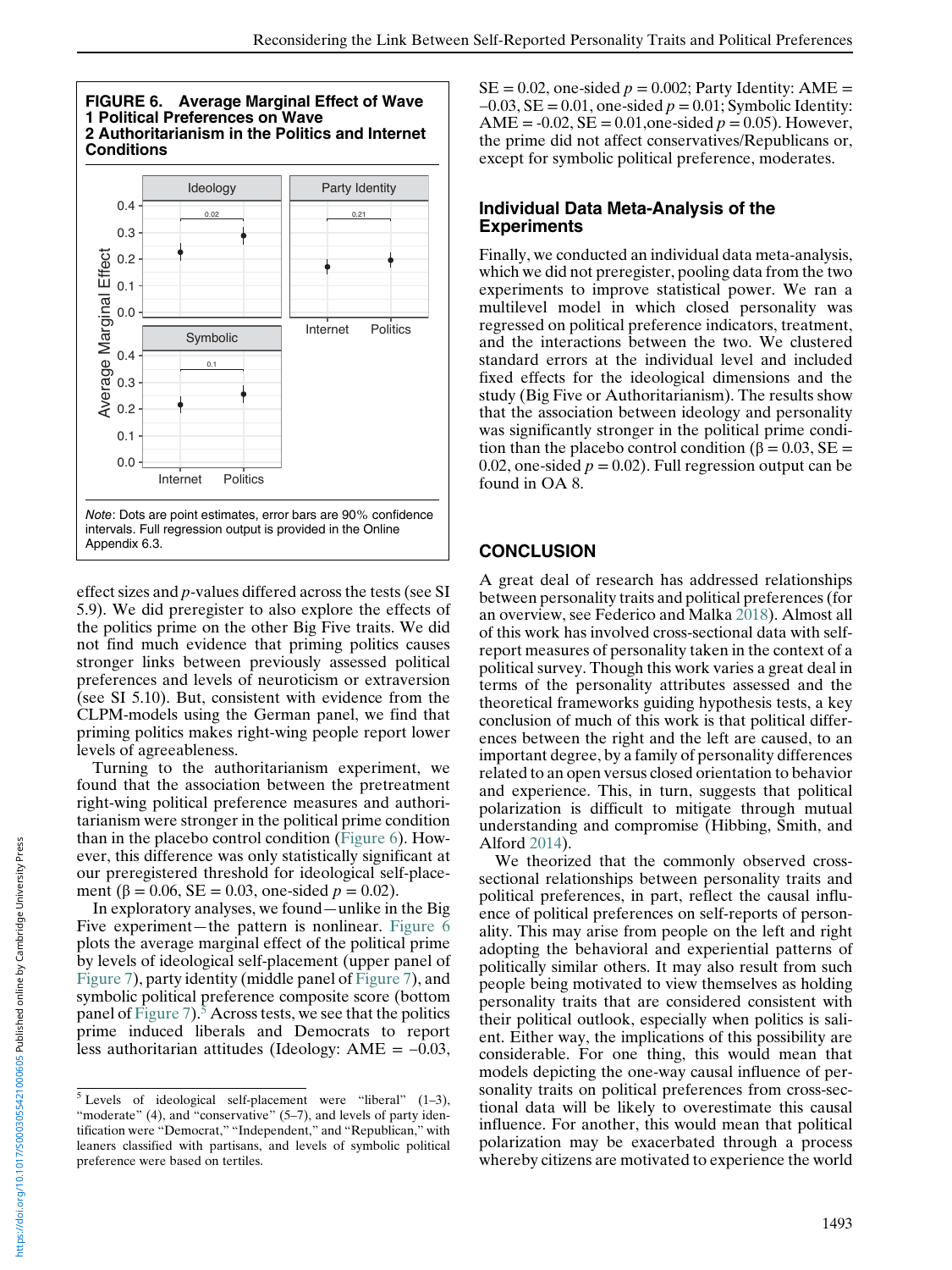<span id="page-13-0"></span>

and act in ways that are characteristic of their political outlook, or at least perceive themselves to be doing so.

We examined this possibility using three large and long-spanning panel studies from three different countries (two of which were preregistered) and two survey experiments employing a novel two-wave design (both preregistered). In each study, we found some evidence consistent with political preferences exerting causal influence on self-reported personality traits. Lagged effects of political preference on self-reported personality traits were observed in all three-panel studies, and making politics salient through the survey context resulted in self-reports of personality traits that were in some cases more aligned with preexisting political preferences.

We must be clear that any causal claims derived from longitudinal survey data are on shaky ground. The traditional CLPM is more susceptible to omitted variable bias than RI-CLPM and other dynamic fixed-effects models, which control for time-invariant confounders. However, RI-CLPM and analogs are only appropriate if the lag structure is correctly specified (Vaisey and Miles [2017\)](#page-17-0). Most social science surveys, which include only a few waves and are generally spaced years apart, are likely inappropriate for RI-CLPM.

Whereas the CLPM results suggest small mutual causal influences between personality traits and

political preferences, the results from the RI-CLPM models in the Netherlands (see OA 1.4), Germany (see OA 2.3), and the US (see OA 3.4) suggest no causal influence in either direction. Again, we are skeptical of the latter results because of the high likelihood of a contemporaneous relationship between politics and personality (see Online Appendix 4 for a discussion) and the estimates' resulting downward bias. However, if the results from the RI-CLPM models are correct, this would be consistent with claims that a latent genetic factor that is itself distinct from both personality traits and political preferences drives variation on both (Hatemi and Verhulst [2015;](#page-16-0) Verhulst, Eaves, and Hatemi [2012\)](#page-17-0).

If, on the other hand, our conclusion about the causal influence of political preferences on self-reported personality traits is correct, it is essential to note that our evidence suggests that this effect is relatively small. This is consistent with the generally small effects observed in political science (Claassen [2020](#page-16-0); Kalla and Broockman [2020;](#page-16-0) Shepherd and You [2020](#page-17-0)) and social science research more generally (Camerer et al. [2018\)](#page-16-0).

Overall, the small effect sizes reported in this paper should be evaluated in the context of two considerations. First, even a small amount of endogeneity could severely bias the estimates of the effects of personality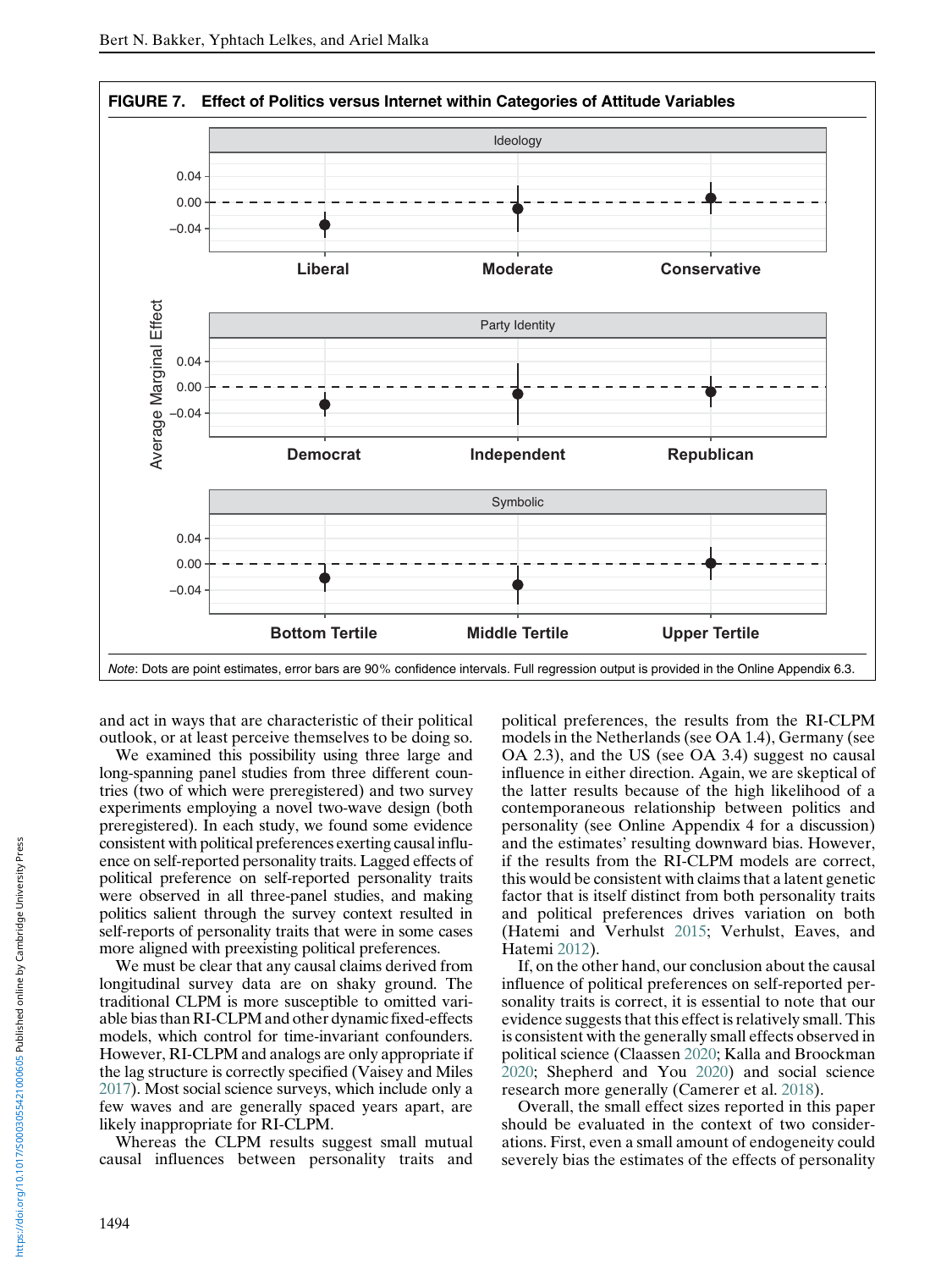on political preference in the types of models routinely tested in this area. Consider a standard model regressing EU attitude on a closed personality trait. Using wave-3 EU attitudes and wave-2 personality from the Dutch LISS data would give a standardized regression coefficient of 0.05 (SE =  $0.01, p < 0.001$ ). This relationship's estimates from the cross-lagged model were half the size (β = 0.02, SE = 0.12,  $p = 0.09$ ). Second, this study involved large sample sizes sufficiently powered to detect the effect sizes of interest and, in all but one case, preregistered analysis plans. It is well known that these attributes of studies are associated with finding smaller effect sizes (Camerer et al. [2018](#page-16-0); Schäfer and Schwarz [2019\)](#page-17-0) because, for instance, selective reporting of statistically significant findings from small- $N$ studies leads to an overestimation of effect sizes (Simmons, Nelson, and Simonsohn [2011\)](#page-17-0).

To be sure, several of the present experimental findings were not statistically significant at the preregistered threshold for statistical significance. The experiments were sufficiently powered, and the treatments were based upon work by others (Klar [2014;](#page-16-0) Lavine, Johnston, and Steenbergen [2012\)](#page-17-0). That being said, the primes were quite subtle. Indeed, making politics salient simply involved stating that the experiment was about politics and administering political preference questions—what amounts to "business as usual" in this line of work. While the results indicate that administering personality measures in the context of a political survey might overestimate influences of personality on political preference, the subtlety of the prime might understate the extent to which political salience can lead political opponents to diverge in terms of personality or self-perceptions thereof. In addition to this, it is important to keep in mind that the null findings for partisanship in the authoritarianism experiment align with the finding that authoritarianism is not causing partisanship in the GSS study and with recent work that questions the direct link between authoritarianism and partisanship (Wronski et al. [2018\)](#page-17-0).

One potential explanation of the present findings is that the context of a political survey can bias selfreports of personality traits away from people's actual levels of the traits (Ludeke, Tagar, and DeYoung [2016\)](#page-17-0). This would have considerable methodological implications for survey research on personality and political attitudes. However, as important as this methodological issue is, the implications of such a conclusion would extend beyond survey measurement. Specifically, self-perceptions are psychologically important: Being motivated to view oneself in a particular way as a result of one's context and surroundings can influence one's behavior and judgments in a way that has real social consequences. Imagine a person who identifies as politically conservative. Spurred by the political context, they might view themself as more conventional and averse to novel experiences than they actually are. Suppose this motivated self-perception is tied to their sense of self as a political conservative. In that case, they might see the divide against liberals as reflecting a deep-seated personality attribute, surround themself with others who see themselves as closed to new

experiences, and perhaps select themself into contexts that actually promote this trait. A significant threat associated with (American) polarization is that it leads people to construe various political and nonpolitical differences in terms of an overarching dimension of societal conflict (McCoy, Rahman, and Somer [2018](#page-17-0)). If personality trait perceptions, like perceptions of religiosity (Margolis [2018](#page-17-0)) and even demographic attributes (Egan [2020](#page-16-0)), are influenced by political leaning, this would likely aggravate the tendency of partisans to view the opposition as threatening to one's way of life.

One might wonder whether our conclusions are limited to the countries we studied or the specific samples we use. However, the personality-politics link is relatively consistent across Western countries and samples (Clifford, Jewell, and Waggoner [2015](#page-16-0); Malka et al. [2014](#page-17-0); Sibley, Osborne, and Duckitt [2012\)](#page-17-0), and the patterns we report here are similar to those identified in the literature. Nevertheless, we will only know if the present results generalize beyond these samples and contexts if others attempt replication, as we hope they will.

It is also important to acknowledge that we used relatively brief personality scales involving two (GESIS panel and GSS panel) or three (Big Five experiment) items per trait in some of our studies. This is typical of personality assessment in survey research, which often employs short personality measures for cost reasons. However, Bakker and Lelkes [\(2018](#page-16-0)) showed that highly abbreviated personality measures often lead to underestimating the association between personality and political measures. Therefore, our estimates could be considered conservative estimates of the effects of political preferences on personality and vice versa. That said, longer personality trait measures would be desirable in future work. Future work could also disentangle whether political preferences more strongly influence some of the lower subdomains of personality (such as facets and aspects) compared with others (Xu, Soto, and Plaks [2020\)](#page-17-0).

In addition, we did not preregister expectations about the extent to which some policy preferences would have stronger effects on personality compared with others. There is considerable heterogeneity in this association across different political domains in the personality and policy preferences literature. In particular, the association between personality and right versus left ideological self-placement (Sibley, Osborne, and Duckitt [2012\)](#page-17-0) and the association between personality and stances on cultural issues are better established than those involving economic issues (Bakker [2017;](#page-16-0) Johnston, Lavine, and Federico [2017](#page-16-0); Malka et al. [2014\)](#page-17-0). Across our studies, we find suggestive evidence that economic issues such as welfare spending (GSS panel in the US) and reducing income differences (LISS panel in NL) have a weaker—and often not statistically significant—effect on personality compared with right versus left ideological self-placement and cultural issues. However, these results were not predicted in advance. Independent preregistered replications will have to confirm whether it is indeed the case that some political preferences have a stronger effect on personality compared with others.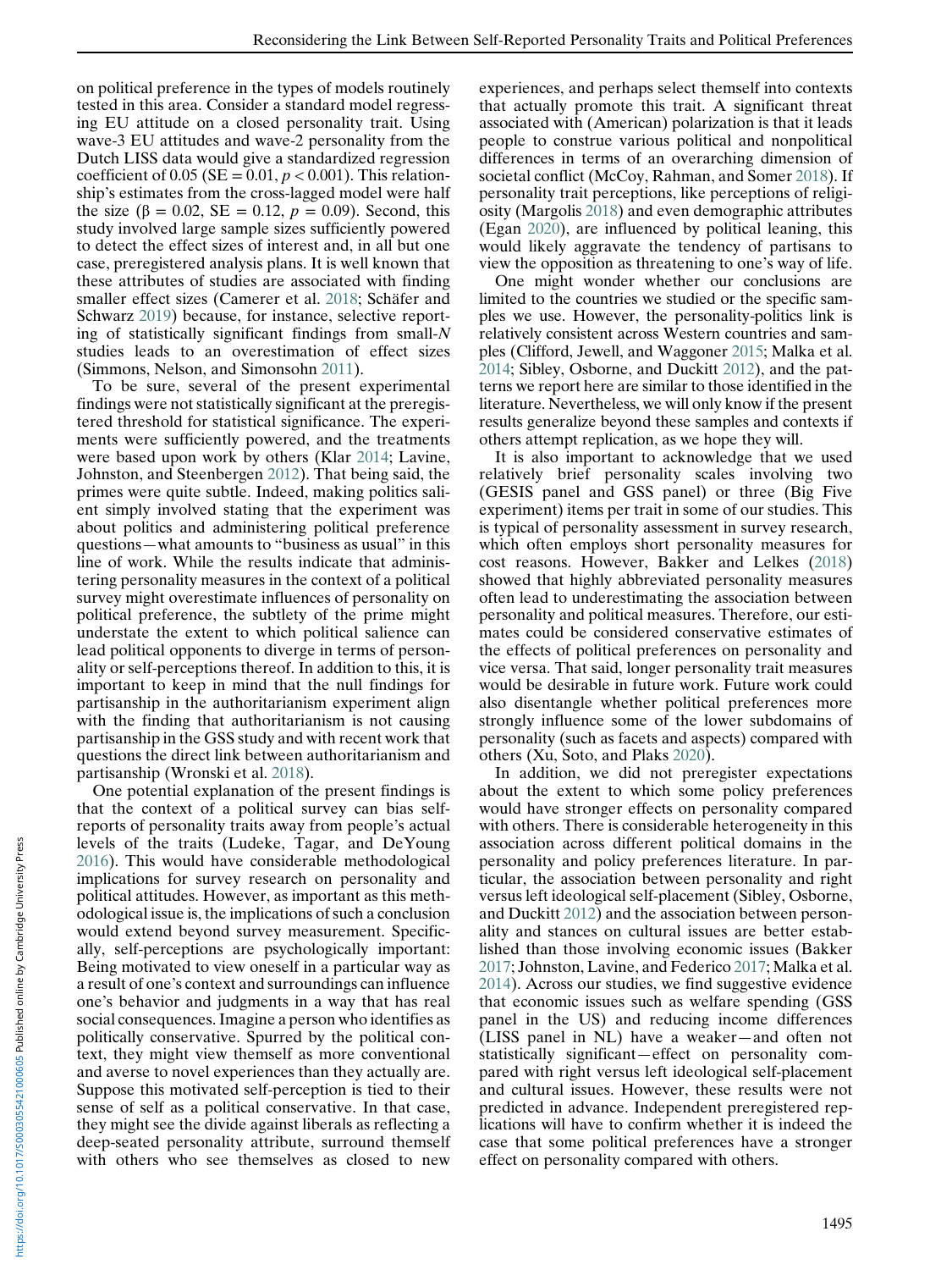Next, it is important to consider that the effects of political preferences on personality could be conditional on other individual characteristics. One might wonder whether the effects of political preferences on personality are stronger for who are older (Aidt and Rauh [2018\)](#page-16-0) or those with higher levels of political sophistication (Johnston, Lavine, and Federico [2017;](#page-16-0) Malka et al. [2014](#page-17-0)). We find no evidence that the effects in our studies are conditional on age (SI 9.1) or on education—as a proxy for sophistication—(SI 9.2). These tests were, however, not preregistered and lacked statistical power. It would be a logical next step in this research agenda to rigorously test preregistered predictions about heterogeneity in effects across subgroups using adequately powered studies.

Finally, this research did not address how context might condition the effect of politics on personality. Fatke [\(2017,](#page-16-0) 896) for instance, suggests that "people do not only calibrate their political attitudes in accordance with their personality traits, but they also adjust their traits to their core attitudes to adapt adequately to the demands of their current or anticipated social environment." Unfortunately, the present panel data do not allow us to isolate the effects of potential contextual moderators. In addition to varying in the country, the three panels we use also vary substantially in terms of the measurement of personality and political preferences, duration, sampling schemes, and mode. It is advantageous to test hypotheses with multiple datasets that vary in methods. However, a drawback is that with this small sample size of three-panel datasets and the presence of many methodological differences among them, it is impossible to discern in any systematic way whether variation in effect sizes are attributable to country or one of the many other sources of variability in the panels. Future work might attempt to delineate which types of contexts would render it adaptive to adjust personality traits to match one's political orientation. Perhaps, for example, relatively polarized contexts characterized by highly salient stereotypes of political groups do this.

While associations between personality traits and political preferences have been assumed to reflect the former's causal influence on the latter exclusively, the present findings suggest that reciprocal causal influence is a distinct possibility. Methodologically, researchers should be attuned to the possibilities that (a) models assuming unidirectional causal influence from personality to political preferences might overestimate the magnitude of this effect and (b) political salience in the survey context might produce overestimates of the association between personality and political preferences. From a normative standpoint, this adds a concerning wrinkle to the standard story on political polarization. Specifically, political polarization may be exacerbated by people on different sides of the ideological spectrum adopting—or perceiving themselves as possessing—different personality traits. Rather than merely reflecting nonpolitical psychological differences, opposite political loyalties might motivate people to enhance such differences.

## SUPPLEMENTARY MATERIALS

To view supplementary material for this article, please visit [http://dx.doi.org/10.1017/S0003055421000605.](http://dx.doi.org/10.1017/S0003055421000605)

#### DATA AVAILABILITY STATEMENT

The data that support the findings of this study are openly available at the American Political Science Review Dataverse: [https://doi.org/10.7910/DVN/](https://doi.org/10.7910/DVN/WZI945) [WZI945](https://doi.org/10.7910/DVN/WZI945) for the GSS panel study and the experiments. The Dutch LISS panel and the German GESIS panel cannot be shared in the American Political Science Review Dataverse due to user agreements. At the American Political Science Review Dataverse, we posted a document, "Data Access," and we explain how to access these datasets. The code to reproduce all results reported here, in the Online Appendix, and in the Supplementary Information on the Dataverse can be found at the American Political Science Review Dataverse: [https://doi.org/10.7910/DVN/WZI945.](https://doi.org/10.7910/DVN/WZI945) The research materials—item wording and materials—can be found in the Online Appendix placed online.

## ACKNOWLEDGMENTS

We thank the *APSR* editors and anonymous reviewers, as well as Vin Arceneaux, Mark Brandt, Matthijs Rooduijn, and Gijs Schumacher for comments on earlier versions of this paper. An earlier version of this paper was presented at the SPSP political psychology preconference, the Hot Politics Lab at the University of Amsterdam, and the Political Psychology Research Group at Stanford University. This research was supported by the Amsterdam School of Communication Research, University of Amsterdam, and the Annenberg School for Communication, University of Pennsylvania.

#### FUNDING STATEMENT

This research was funded by Annenberg School for Communication (Y.L.) and Amsterdam School of Communication Research (B.N.B.).

## CONFLICT OF INTEREST

The authors declare no ethical issues or conflicts of interest in this research.

## ETHICAL STANDARDS

The panel studies in the Netherlands (LISS panel), Germany (GESIS panel), and US (GSS panel) were not collected by the authors, but the panels adhere to APSA's Principles and Guidance for Human Subject Research (see Appendix 7.1). The authors declare that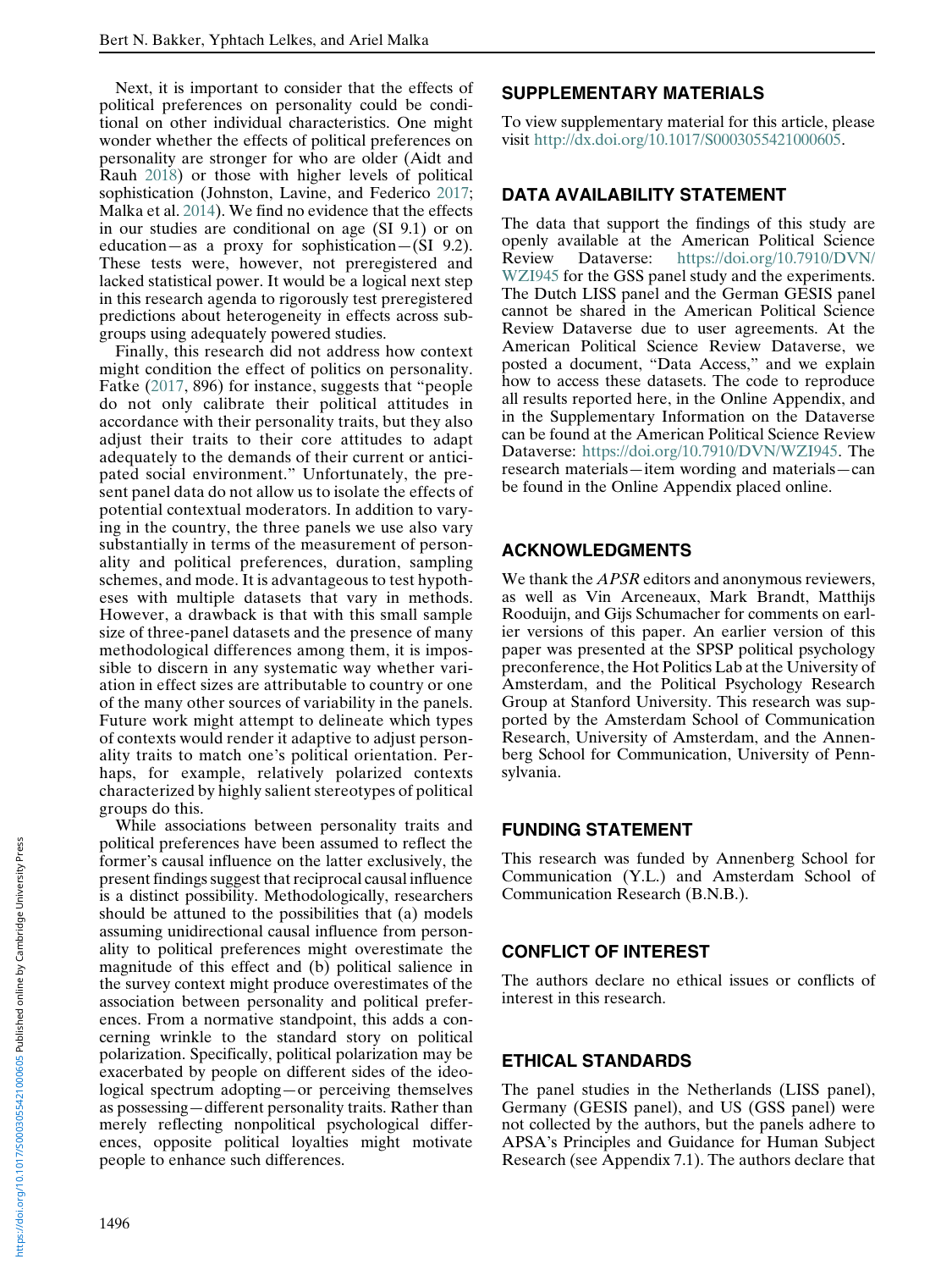<span id="page-16-0"></span>the human subjects research in the Big Five experiment and Authoritarianism experiment was deemed exempt from review by the University of Pennsylvania (see Appendix 7.1 and the APSR Dataverse).

#### REFERENCES

- Ahler, Douglas J., and Gaurav Sood. 2018. "The Parties in Our Heads: Misperceptions about Party Composition and Their Consequences." The Journal of Politics 80 (3): 964–81.
- Aidt, Toke, and Christopher Rauh. 2018. "The Big Five Personality Traits and Partisanship in England." Electoral Studies 54: 1–21.
- Allison, Paul D., Richard Williams, and Enrique Moral-Benito. 2017. "Maximum Likelihood for Cross-Lagged Panel Models with Fixed Effects." Socius 3: 2378023117710578.
- Bakker, Bert N. 2017. "Personality Traits, Income, and Economic Ideology." Political Psychology 38 (6): 1025–41.
- Bakker, Bert N., David Nicolas Hopmann, and Mikael Persson. 2015. "Personality Traits and Party Identification over Time." European Journal of Political Research 54 (2): 197–215.
- Bakker, Bert N., Gijs Schumacher, Claire Gothreau, and Kevin Arceneaux. 2020. "Conservatives and Liberals Have Similar Physiological Responses to Threats." Nature Human Behaviour 4 (6): 613–21.
- Bakker, Bert N., Robert Klemmensen, Asbjørn Sonne Nørgaard, and Gijs Schumacher. 2016. "Stay Loyal or Exit the Party? How Openness to Experience and Extroversion Explain Vote Switching." Political Psychology 37 (3): 419–29.
- Bakker, Bert N., and Yphtach Lelkes. 2018. "Selling Ourselves Short? How Abbreviated Measures of Personality Change the Way We Think about Personality and Politics." The Journal of Politics 80 (4): 1311–25.
- Bakker, Bert N., Yphtach Lelkes, and Ariel Malka. 2021. "Replication Data for: Reconsidering the Link Between Self-Reported Personality Traits and Political Preferences." Harvard Dataverse. Dataset. [https://doi.org/10.7910/DVN/WZI945.](https://doi.org/10.7910/DVN/WZI945)
- Ben-Nun Bloom, Pazit, and Gizem Arikan. 2013. "Priming Religious Belief and Religious Social Behavior Affects Support for Democracy." International Journal of Public Opinion Research 25 (3): 368–82.
- Bloeser, Andrew J., Damarys Canache, Dona-Gene Mitchell, Jeffery J. Mondak, and Emily Rowan Poore. 2015. "The Temporal Consistency of Personality Effects: Evidence from the British Household Panel Survey." Political Psychology 36 (3): 331–40.
- Bosnjak, Michael, Tanja Dannwolf, Tobias Enderle, Ines Schaurer, Bella Struminskaya, Angela Tanner, and Kai W Weyandt. 2018. "Establishing an Open Probability-Based Mixed-Mode Panel of the General Population in Germany: The Gesis Panel." Social Science Computer Review 36 (1): 103–15.
- Boston, Joshua, Jonathan Homola, Betsy Sinclair, Michelle Torres, and Patrick D. Tucker. 2018. "The Dynamic Relationship between Personality Stability and Political Attitudes." Public Opinion Quarterly 82 (S1): 843–65.
- Boutyline, Andrei, and Robb Willer. 2017. "The Social Structure of Political Echo Chambers: Variation in Ideological Homophily in Online Networks." Political Psychology 38 (3): 551–69.
- Byrne, Barbara M. 1994. Structural Equation Modeling with EQS and EQS/Windows: Basic Concepts, Applications, and Programming. Thousand Oaks, CA: Sage.
- Camerer, Colin F., Anna Dreber, Felix Holzmeister, Teck-Hua Ho, Jürgen Huber, Magnus Johannesson, Michael Kirchler, et al. 2018. "Evaluating the Replicability of Social Science Experiments in Nature and Science between 2010 and 2015." Nature Human Behaviour 2 (9): 637–44.
- Claassen, Christopher. 2020. "In the Mood for Democracy? Democratic Support as Thermostatic Opinion." American Political Science Review 114 (1): 36–53.
- Clifford, Scott, Ryan M. Jewell, and Philip D. Waggoner. 2015. "Are Samples Drawn from Mechanical Turk Valid for Research on Political Ideology?" Research & Politics 2 (4): 2053168015622072.
- Coppock, Alexander, Thomas J. Leeper, and Kevin J. Mullinix. 2018. "Generalizability of Heterogeneous Treatment Effect Estimates across Samples." Proceedings of the National Academy of Sciences 115 (49): 12441–446.
- Damian, Rodica Ioana, Marion Spengler, Andreea Sutu, and Brent W. Roberts. 2019. "Sixteen Going on Sixty-Six: A Longitudinal Study of Personality Stability and Change across 50 Years." Journal of Personality and Social Psychology 117 (3): 674–95.

Edsall, Thomas B. 2020. "When the Mask You're Wearing 'Tastes Like Socialism'." The New York Times, May 20. [https://www.nytimes.](https://www.nytimes.com/2020/05/20/opinion/coronavirus-trump-partisanship.html) [com/2020/05/20/opinion/coronavirus-trump-partisanship.html](https://www.nytimes.com/2020/05/20/opinion/coronavirus-trump-partisanship.html).

Egan, Patrick J. 2020. "Identity as Dependent Variable: How Americans Shift Their Identities to Align with Their Politics." American Journal of Political Science 64 (3): 699–716.

- Ekstrom, Pierce D., and Christopher M. Federico. 2019. "Personality and Political Preferences over Time: Evidence from a Multiwave Longitudinal Study." Journal of Personality 87 (2): 398-412.
- Fatke, Matthias. 2017. "Personality Traits and Political Ideology: A First Global Assessment." Political Psychology 38 (5): 881–99.
- Federico, Christopher M., and Ariel Malka. 2018. "The Contingent, Contextual Nature of the Relationship between Needs for Security and Certainty and Political Preferences: Evidence and Implications." Political Psychology 39: 3–48.
- Feldman, Stanley, and Karen Stenner. 1997. "Perceived Threat and Authoritarianism." Political Psychology 18 (4): 741–70.
- Finkel, Steven E. 1995. Causal Analysis with Panel Data. Thousand Oaks, CA: Sage.
- Gerber, Alan S., Gregory A. Huber, David Doherty, Conor M. Dowling, and Shang E. Ha. 2010. "Personality and Political Attitudes: Relationships across Issue Domains and Political Contexts." American Political Science Review 104 (1): 111–33.
- Goldberg, Lewis R. 1999. "A Broad-Bandwidth, Public Domain, Personality Inventory Measuring the Lower-Level Facets of Several Five-Factor Models." In Personality Psychology in Europe, Vol. 7, eds. Ivan Mervielde, Ian Deary, Filip De Fruyt, and Fritz Ostendorf, 7–28. Tilburg, NL: Tilburg University Press.
- Goren, Paul. 2005. "Party Identification and Core Political Values." American Journal of Political Science 49 (4): 881–96.
- Gosling, Samuel D., Peter J. Rentfrow, and William B. Swann Jr. 2003. "A Very Brief Measure of the Big-Five Personality Domains." Journal of Research in Personality 37 (6): 504–28.
- Hainmueller, Jens, Jonathan Mummolo, and Yiqing Xu. 2019. "How Much Should We Trust Estimates from Multiplicative Interaction Models? Simple Tools to Improve Empirical Practice." Political Analysis 27 (2): 163–92.
- Hamaker, Ellen L., Rebecca M. Kuiper, and Raoul Grasman. 2015. "A Critique of the Cross-Lagged Panel Model." Psychological Methods 20 (1): 102-16.
- Hatemi, Peter K., and Brad Verhulst. 2015. "Political Attitudes Develop Independently of Personality Traits." PloS One 10 (3): e0118106.
- Hatemi, Peter K., Charles Crabtree, and Kevin B. Smith. 2019. "Ideology Justifies Morality: Political Beliefs Predict Moral Foundations." American Journal of Political Science 63 (4): 788–806.
- Hibbing, John R., Kevin B. Smith, and John R. Alford. 2014. "Differences in Negativity Bias Underlie Variations in Political Ideology." Behavior and Brain Sciences 37: 297–350.
- Hu, Li-tze, and Peter M. Bentler. 1999. "Cutoff Criteria for Fit Indexes in Covariance Structure Analysis: Conventional Criteria versus New Alternatives." Structural Equation Modeling: A Multidisciplinary Journal 6 (1): 1–55.
- Huber, Gregory A., and Neil Malhotra. 2017. "Political Homophily in Social Relationships: Evidence from Online Dating Behavior." The Journal of Politics 79 (1): 269–83.
- Johnston, Christopher D., Howard G. Lavine, and Christopher M. Federico. 2017. Open versus Closed: Personality, Identity, and the Politics Of Redistribution. Cambridge: Cambridge University Press.
- Kalla, Joshua L., and David E. Broockman. 2020. "Reducing Exclusionary Attitudes through Interpersonal Conversation: Evidence from Three Field Experiments." American Political Science Review 114 (2): 410-25.
- Klar, Samara. 2014. "Partisanship in a Social Setting." American Journal of Political Science 58 (3): 687–704.